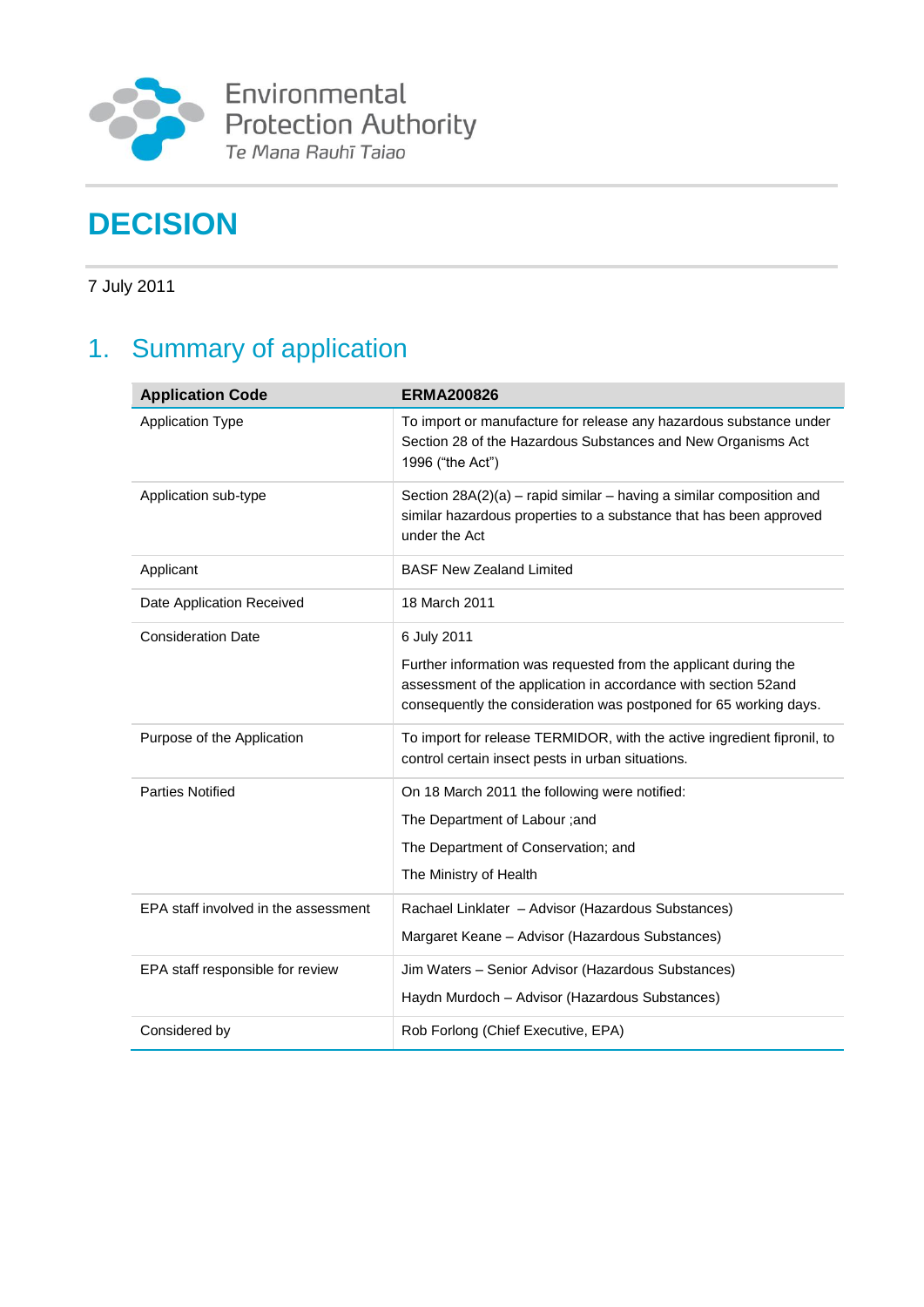$\overline{2}$ 

## 2. Decision

- 2.1. The import or manufacture of TERMIDOR for release is approved with controls as set out in Appendix A.
- 2.2. In making this decision the Chief Executive has applied the relevant sections of the Act and clauses of the Hazardous Substances and New Organisms (Methodology) Order 1998 ("the Methodology") as detailed in the decision path attached to this decision as Appendix B.
- 2.3. The substance has been given the following unique identifier for the EPA Hazardous Substances Register:

#### **TERMIDOR**

2.4. The Chief Executive has given TERMIDOR the following classifications:

**6.1D (acute oral toxicant), 6.1E (acute dermal and inhalation toxicant), 6.9B (target organ toxicant), 9.1A (aquatic ecotoxicant), 9.3B (terrestrial vertebrate toxicant) and 9.4A (terrestrial invertebrate toxicant).** 

## 3. Consideration

## Information review

3.1. The staff have reviewed the information supplied by BASF New Zealand Limited, and consider that the information constitutes an adequate and appropriate basis for assessing the application (clause 8). They also consider that there are no significant uncertainties (i.e. sufficient to influence decision making) in the scientific and technical information relating to the risks of TERMIDOR.

## Identification of the proposed substance

3.2. TERMIDOR is a suspension concentrate containing fipronil as the active ingredient, and other components.

## Identification of the reference substance

- 3.3. The applicant identified a reference substance with which they consider TERMIDOR may be compared. This reference substance was transferred under the generic description "Suspension concentrate containing 200 g/litre fipronil" and given the HSNO Approval code, HSR000831.
- 3.4. The staff consider this reference substance to be eligible for comparison with TERMIDOR and have used it as such in this document.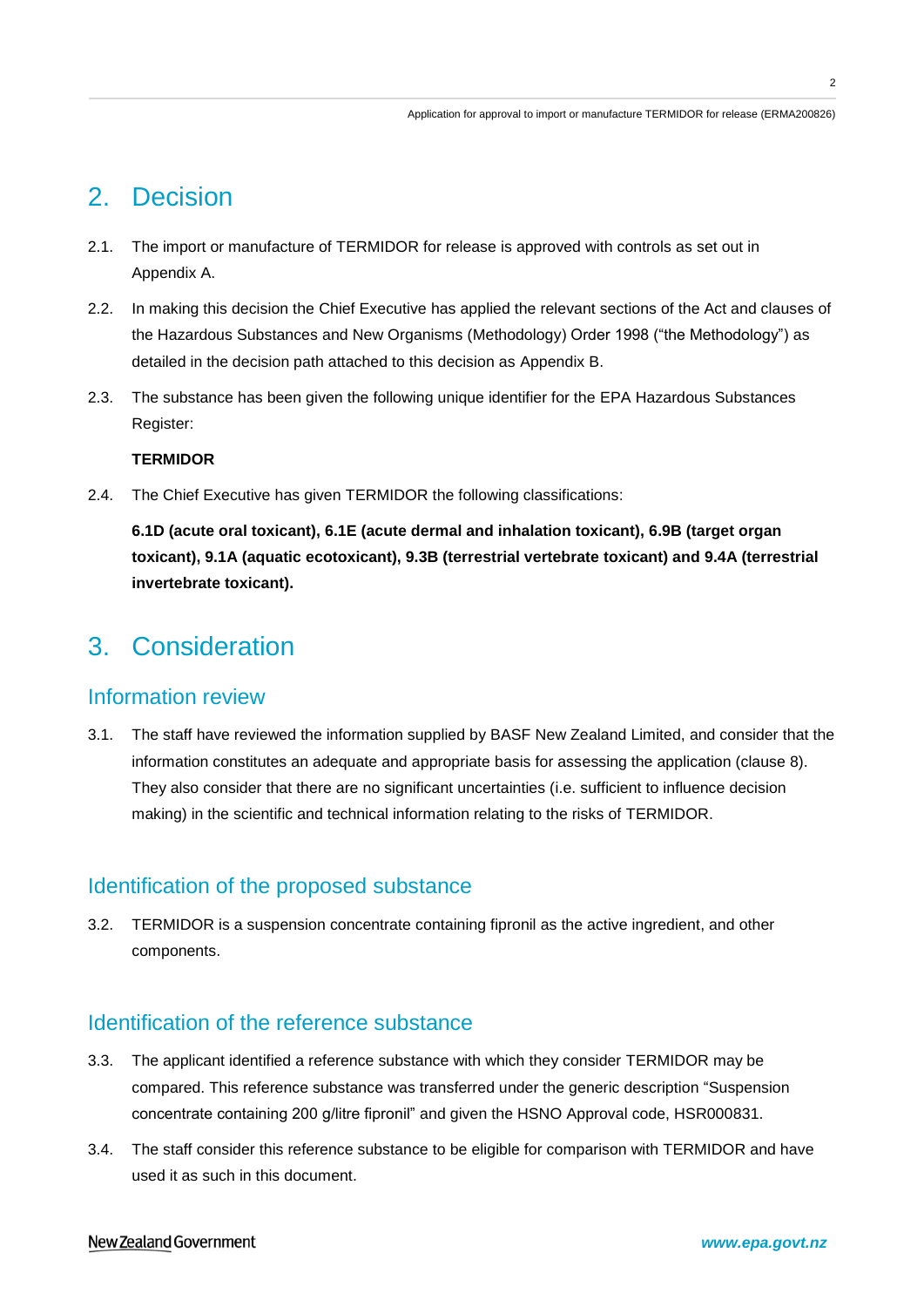## Composition of TERMIDOR compared to that of the reference substance

- 3.5. TERMIDOR and the reference substance are suspension concentrates containing fipronil as the active ingredient, and other components.
- 3.6. The active ingredient and other components are the major hazardous components conferring the hazard classifications on TERMIDOR. The active ingredient is the major hazardous component conferring the hazard classifications on the reference substance.
- 3.7. The overall proportion of the major hazardous components and active ingredients is greater in the reference substance than in the proposed substance.

## Hazardous properties of TERMIDOR compared to those of the reference substance

3.8. The staff have determined the hazard profile of TERMIDOR based on the information provided by the applicant and other available information. The hazard classifications for TERMIDOR are set out in Table 1 for comparison against the reference substance.

| <b>Hazard Endpoint</b>               | <b>Proposed Substance</b> | <b>Reference Substance</b> |
|--------------------------------------|---------------------------|----------------------------|
| Acute Toxicity (oral)                | 6.1D                      | 6.1D                       |
| Acute Toxicity (dermal)              | 6.1E                      | 6.1D                       |
| Acute Toxicity (inhalation)          | 6.1E                      | 6.1D                       |
| Eye irritancy/corrosivity            |                           | 6.4A                       |
| Target Organ Toxicity (oral)         | 6.9B                      | 6.9A                       |
| Aquatic ecotoxicity                  | 9.1A                      | 9.1A                       |
| Terrestrial vertebrate ecotoxicity   | 9.3B                      | 9.3B                       |
| Terrestrial invertebrate ecotoxicity | 9.4A                      | 9.4A                       |

Table 1: Comparison of hazard profiles of proposed substance and reference substance

3.9. The staff note that there are some differences in hazard classification between Termidor and the reference substance in that TERMIDOR has reduced acute dermal and inhalation toxicity and target organ/ system toxicity and has not been classified for eye irritancy. The reduction in hazard is because the reference substance contains a higher concentration of the active ingredient than Termidor.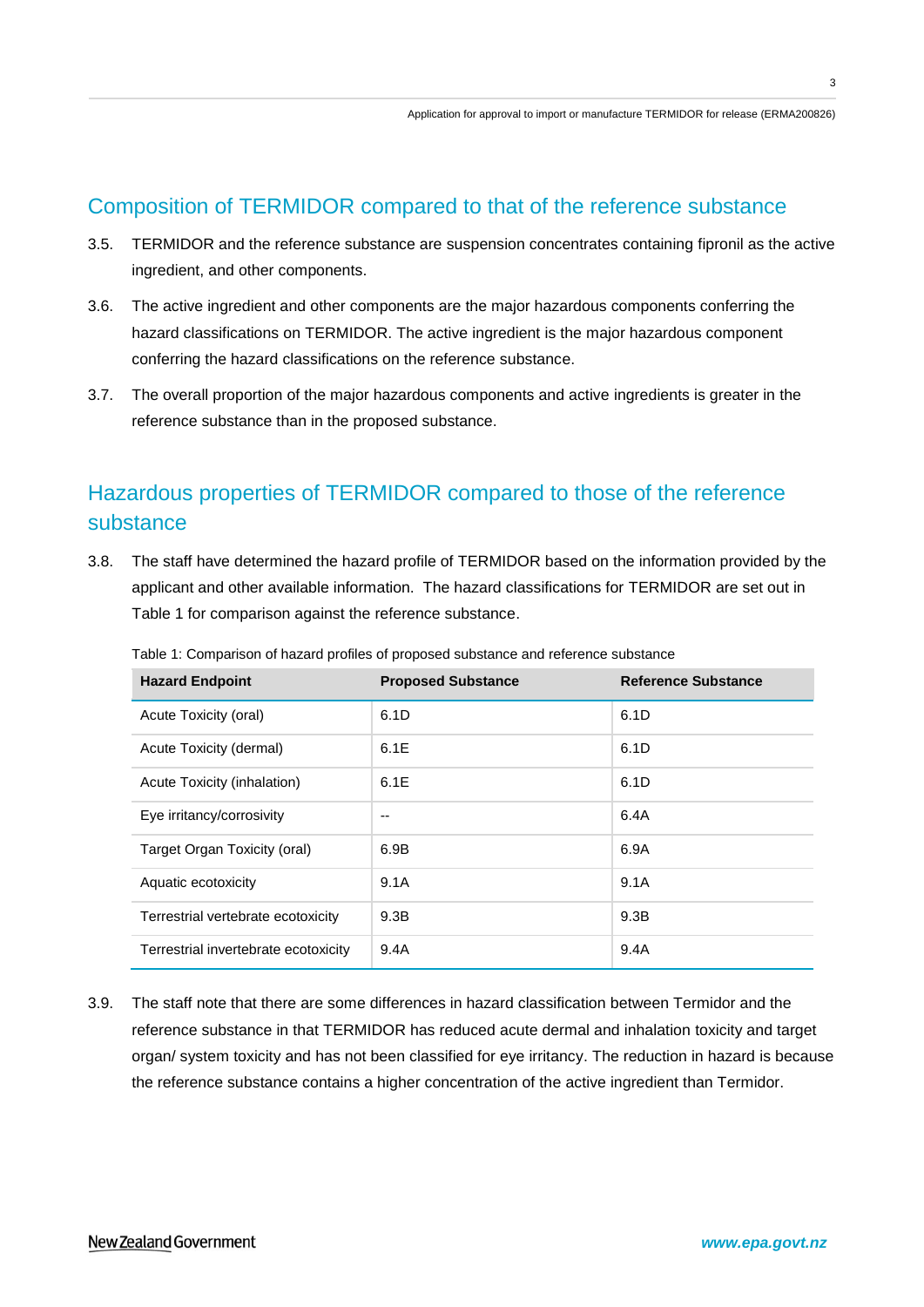## Comparison of the uses of TERMIDOR and the reference substance

- 3.10. TERMIDOR is proposed for use as a residual insecticide for the protection of structures from subterranean termite damage and for the control of subterranean termites and ants around domestic and commercial structures. The staff note that TERMIDOR is to be applied by commercial contractors and that it will be applied as a dilute, water-based spray using conventional hand-held spraying equipment.
- 3.11. The staff note that the use of the reference substance is somewhat different in that it is used for the control of diamondback moth and white butterfly in vegetable brassica, Kelly"s citrus thrip in citrus, mushroom flies (sciarids, cecids and phorids) in mushrooms and thrips in onions. The reference substance is applied as a high volume spray.
- 3.12. The staff consider that the risks to the environment will be somewhat less due to the less widely dispersive use of TERMIDOR; however, the exposure to people is somewhat increased due to the substance's use in commercial and domestic settings. The staff note the precautions on the label indicating that residents and pets should not be present when a room is being treated and considers this label warning should be added as a control and would be sufficient to mitigate any health risks from exposure to the substance. Therefore, the staff do not consider that the risks from use of TERMIDOR would not be increased compared to the risks from use of the reference substance.
- 3.13. The staff consider that there are no other substantial differences in the lifecycles, uses, purposes and presentations between TERMIDOR and the reference substance.

## Meeting the criteria for rapid assessment under section 28A(2)(a)

3.14. Based on the comparison and assessment detailed above, the staff consider that the criteria for rapid assessment under section 28A(2)(a) have been met through TERMIDOR having a similar composition and similar hazardous properties to a substance that has been approved under the Act.

## Comparison of the adverse effects of TERMIDOR and the reference substance

- 3.15. Given the similarities in lifecycle and use of TERMIDOR and the reference substance, the staff do not expect an increase in potential exposure to occur.
- 3.16. The staff consider that there are no other matters which would prevent this application for TERMIDOR from being approved under section 28A.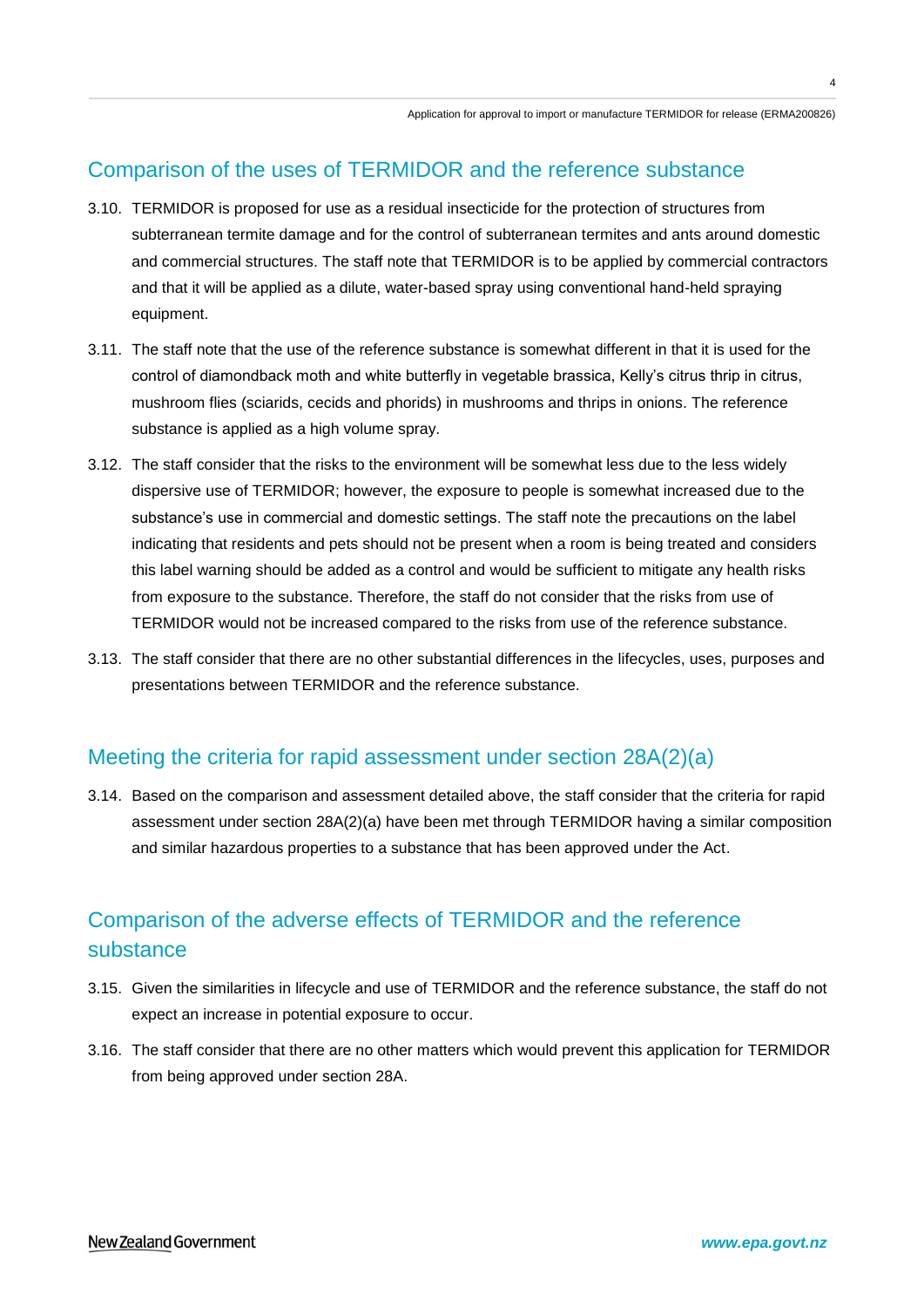## 4. Controls

- 4.1. A set of controls was applied to the reference substance when it was approved under the Act. It is noted that changes that have been made in legislation subsequent to the approval of the reference substance now also apply to it (section 77(2)(a)).
- 4.2. The staff note that the proposed and reference substances have similar use patterns, therefore most of the controls assigned to the reference substance will be applicable to the proposed substance. However, as TERMIDOR has a slightly reduced hazard profile relative to the reference substance, the project team notes that the following controls assigned to the reference substance are not triggered for TERMIDOR:

| <b>Class/Lifecycle Stage</b> | Control |
|------------------------------|---------|
| Toxicity                     | T3      |

4.3. The staff also note that the following controls have been triggered for TERMIDOR on the basis of its intrinsic hazards. However, these controls are not considered relevant as the substance is will not be used as vertebrate toxic agent, and have therefore not been listed:

| <b>Class/Lifecycle Stage</b> | Control |
|------------------------------|---------|
| Toxicity                     | T8      |
| Ecotoxicity                  | F4      |

4.4. The following modifications, additions and combinations applied to the reference substance, as provided for under section 77 and section 77A, and are equally applicable to TERMIDOR:

| 4.4.1. |  |  |  | The setting of exposure limits: |  |
|--------|--|--|--|---------------------------------|--|
|--------|--|--|--|---------------------------------|--|

| Control | <b>Comment</b>                                                                                                                                                                                                                                                            |
|---------|---------------------------------------------------------------------------------------------------------------------------------------------------------------------------------------------------------------------------------------------------------------------------|
| T1      | This control relates to the setting of tolerable exposure limits (TELs) to control<br>hazardous substances entering the environment in quantities sufficient to present<br>a risk to people. No ADEs, PDEs or TELs are set for any component of<br>TERMIDOR at this time. |
| T2      | This control relates to the requirement to control exposure in places of work<br>through the setting of WESs. The EPA typically adopts WES values listed in the<br>Department of Labour's Workplace Exposure Standards document (Effective from<br>December 2010):        |
|         | http://www.osh.govt.nz/publications/booklets/wes-dec-2010/wes-dec-2010.pdf                                                                                                                                                                                                |
|         | The staff note that Department of Labour WES values have been set for<br>component B in the reference substance and it is considered that these values are<br>applicable to TERMIDOR.                                                                                     |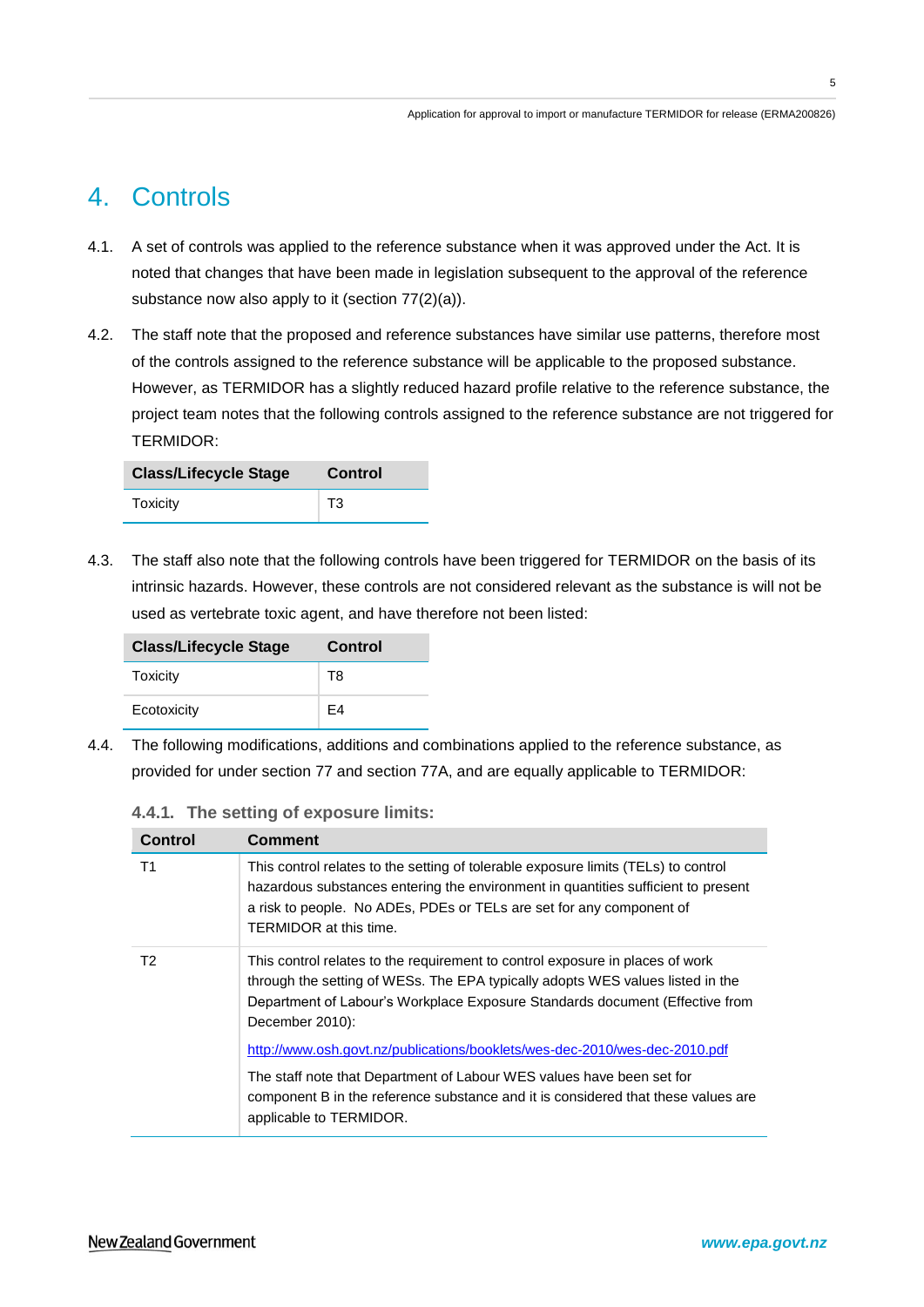| E1             | This control relates to the setting of environmental exposure limits (EELs) to<br>control hazardous substances entering the environment in quantities sufficient to<br>present a risk to the environment. No EELs for any component of TERMIDOR are<br>set at this time. The default EEL values are deleted. |
|----------------|--------------------------------------------------------------------------------------------------------------------------------------------------------------------------------------------------------------------------------------------------------------------------------------------------------------|
| F <sub>2</sub> | This control relates to restrictions on use of substances in application areas. As no<br>EEL has been set for TERMIDOR, no application rate is required to be set at this<br>time.                                                                                                                           |

### **4.4.2. Control modifications:**

| Control | Comment                                                                                                                                                                                                                                                                                                                                                                                                                                                                                                                                        |
|---------|------------------------------------------------------------------------------------------------------------------------------------------------------------------------------------------------------------------------------------------------------------------------------------------------------------------------------------------------------------------------------------------------------------------------------------------------------------------------------------------------------------------------------------------------|
| E7/AH1  | These controls relate to approved handler/security requirements. The staff note<br>the approved handler/ security requirements placed on the reference substance<br>were triggered by the 9.1A and 9.4A ecotoxicity classifications; however it is<br>considered that Regulation 9(1) should be varied to reduce the approved handler<br>requirements based on the substance's use as a pesticide applied in a wide and<br>dispersive manner. This variation has also been carried out for other similar<br>substances approved under the Act: |
|         | This hazardous substance must be under the personal control of an<br>(1)<br>approved handler when the substance is:<br>applied in a wide dispersive manner; or<br>(a)<br>used by a commercial contractor.<br>(b)                                                                                                                                                                                                                                                                                                                               |

### **4.4.3. Control deletions:**

| <b>Control</b>  | <b>Comment</b>                                                                                                                                                                                                                                                                                                                                                    |
|-----------------|-------------------------------------------------------------------------------------------------------------------------------------------------------------------------------------------------------------------------------------------------------------------------------------------------------------------------------------------------------------------|
| TR <sub>1</sub> | This control relates to Tracking requirements and has been triggered by the<br>9.1A and 9.4A ecotoxicity classifications of TERMIDOR. It is considered that the<br>control can be deleted under section 77(4)(b) as being unnecessary to manage<br>the risk of adverse effects from the use of TERMIDOR, which are already well-<br>managed under other controls. |

### **4.4.4. Additional controls:**

| <b>Control</b> | <b>Comment</b>                                                                                                                                                                                                                                          |
|----------------|---------------------------------------------------------------------------------------------------------------------------------------------------------------------------------------------------------------------------------------------------------|
| Water          | The staff note that for pesticides transferred to the HSNO Act on 1 July 2004, a<br>use restriction control was applied. This is considered to be equally applicable to<br>TERMIDOR:<br>TERMIDOR shall not be applied onto or into water <sup>1</sup> . |

<u>.</u>

<sup>1</sup> where "water" means water in all its physical forms, whether flowing or not, and whether over or under ground, but does not include water in any form while in a pipe, tank or cistern.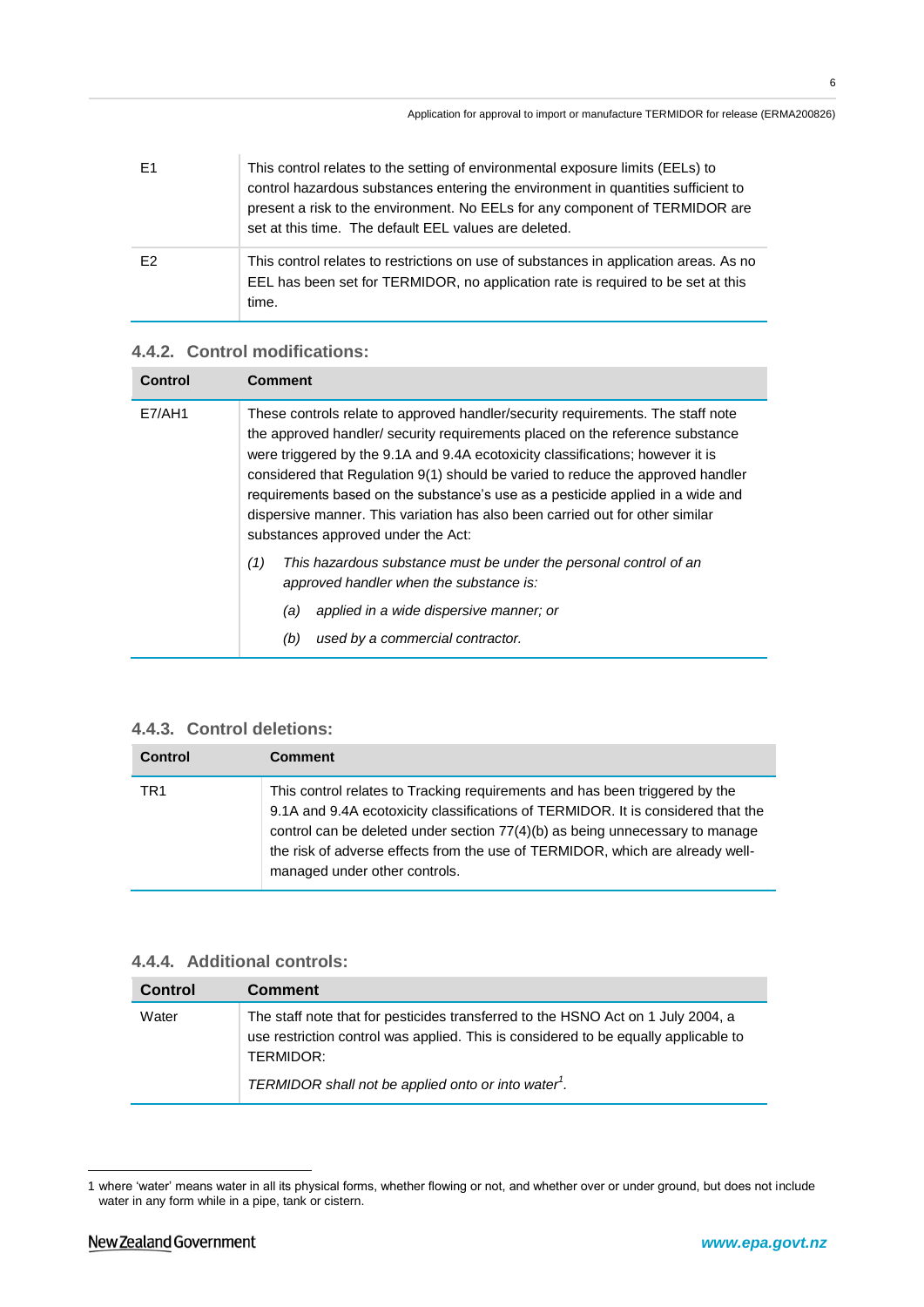| Schedule 8  | The controls relating to stationary containment, as set out in Schedule 8 of the<br>Hazardous Substances (Dangerous Goods and Scheduled Toxic Substances)<br>Transfer Notice 2004 (Supplement to the New Zealand Gazette, 26 March 2004,<br>No. 35, page 767), as amended, shall apply to this substance, notwithstanding<br>clause 1 of that schedule. |
|-------------|---------------------------------------------------------------------------------------------------------------------------------------------------------------------------------------------------------------------------------------------------------------------------------------------------------------------------------------------------------|
| <b>EM12</b> | The following subclauses are added after subclause (3) of regulation $363$ (control<br>EM12) to allow for dispensation where it is unnecessary for any associated<br>pipework to have secondary containment:                                                                                                                                            |
|             | For the purposes of this regulation, and regulations 37 to 40, where this<br>(4)<br>substance is contained in pipework that is installed and operated so as to<br>manage any loss of containment in the pipework it-                                                                                                                                    |
|             | is not to be taken into account in determining whether a place is<br>(a)<br>required to have a secondary containment system; and                                                                                                                                                                                                                        |
|             | (b) is not required to be located in a secondary containment system.                                                                                                                                                                                                                                                                                    |
|             | (5)<br>In this clause, pipework-                                                                                                                                                                                                                                                                                                                        |
|             | means piping that-<br>(a)                                                                                                                                                                                                                                                                                                                               |
|             | (i) is connected to a stationary container; and                                                                                                                                                                                                                                                                                                         |
|             | (ii) is used to transfer a hazardous substance into or out of the<br>stationary container; and                                                                                                                                                                                                                                                          |
|             | includes a process pipeline or a transfer line.<br>(b)                                                                                                                                                                                                                                                                                                  |
|             |                                                                                                                                                                                                                                                                                                                                                         |
| <b>EM12</b> | For addition at the end of regulation $372$ as the risks associated with the<br>containment of substances which are not class 1 to 5 substances are less than<br>those associated with class 1 to 5 substances, consequently the secondary<br>containment requirements with respect to pooling hazardous substances can be<br>reduced as follows:       |
|             | If pooling substances which do not have class 1 to 5 hazard classifications<br>(2)<br>are held in a place above ground in containers each of which has a capacity<br>of 60 litres or less-                                                                                                                                                              |
|             | if the place's total pooling potential is less than 20,000 litres, the<br>(a)<br>secondary containment system must have a capacity of at least 25% of<br>that total pooling potential:                                                                                                                                                                  |
|             | if the place's total pooling potential is 20,000 litres or more, the<br>(b)<br>secondary containment system must have a capacity of the greater<br>$of$ —                                                                                                                                                                                               |
|             | (i) 5% of the total pooling potential; or                                                                                                                                                                                                                                                                                                               |
|             | (ii) 5,000 litres.                                                                                                                                                                                                                                                                                                                                      |

<u>.</u>

 $2$  Hazardous Substances (Emergency Management) Regulations 2001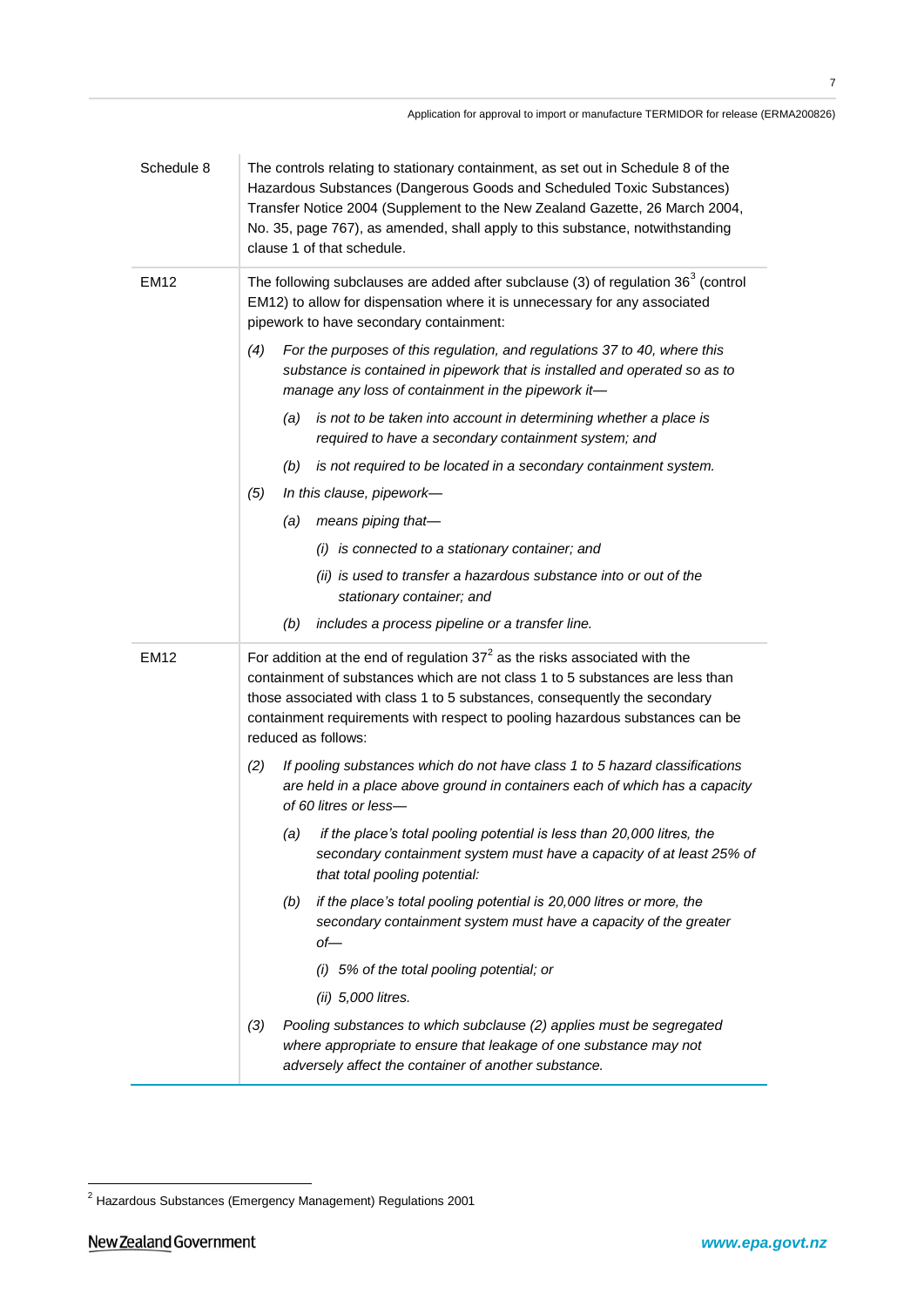| <b>EM12</b> | For addition at the end of regulation $385$ as the risks associated with the<br>containment of substances which are not class 1 to 5 substances are less than<br>those associated with class 1 to 5 substances, consequently the secondary<br>containment requirements with respect to pooling hazardous substances can be<br>reduced as follows: |
|-------------|---------------------------------------------------------------------------------------------------------------------------------------------------------------------------------------------------------------------------------------------------------------------------------------------------------------------------------------------------|
|             | (2)<br>If pooling substances which do not have class 1 to 5 hazard classifications<br>are held in a place above ground in containers 1 or more of which have a<br>capacity of more than 60 litres but none of which have a capacity of more<br>than 450 litres-                                                                                   |
|             | if the place's total pooling potential is less than 20,000 litres, the<br>(a)<br>secondary containment system must have a capacity of either 25% of<br>that total pooling potential or 110% of the capacity of the largest<br>container, whichever is the greater:                                                                                |
|             | if the place's total pooling potential is 20,000 litres or more, the<br>(b)<br>secondary containment system must have a capacity of the greater<br>$of$ —                                                                                                                                                                                         |
|             | (i) 5% of the total pooling potential; or                                                                                                                                                                                                                                                                                                         |
|             | $(ii)$ 5,000 litres                                                                                                                                                                                                                                                                                                                               |
|             | (3)<br>Pooling substances to which subclause (2) applies must be segregated<br>where appropriate to ensure that the leakage of one substance may not<br>adversely affect the container of another substance.                                                                                                                                      |

4.5. Taking into account the control modifications referred to above, the proposed controls for TERMIDOR are detailed in Appendix A.

# 5. Environmental user charges

5.1. The staff consider that use of controls on TERMIDOR is an effective means of managing risks associated with this substance. At this time, no consideration has been given to whether or not environmental user charges should be applied to this substance as an alternative or additional means of achieving effective risk management. Accordingly, no report has been made to the Minister for the Environment.

## 6. Decision

- 6.1. Pursuant to section 28A, I have considered this application to import a hazardous substance for release made under section 28.
- 6.2. Having considered the composition, hazardous properties and proposed use of TERMIDOR, I am satisfied that it meets the criteria for rapid assessment under section 28A(2)(a) in that they have a similar composition and similar hazardous properties to a substance that has been approved under the Act.

#### New Zealand Government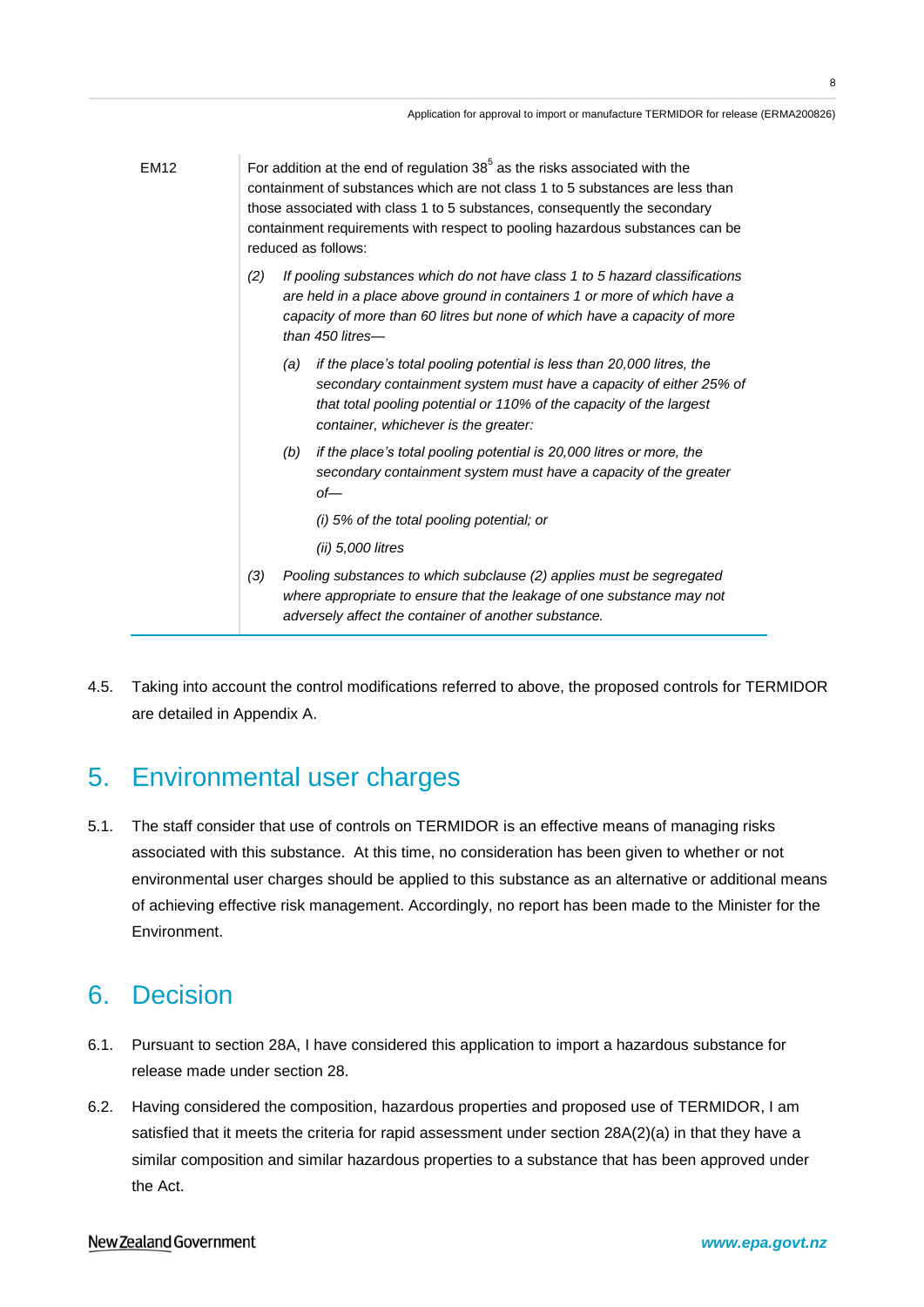- 6.3. I am satisfied with the hazard classifications identified by the staff in Table 1 and confer them accordingly on TERMIDOR.
- 6.4. As the risks posed by TERMIDOR are similar to those of the reference substance, I consider that applying the same suite of controls to TERMIDOR, with the variations proposed in paragraphs 4.3.1 to 4.3.4, will ensure adequate management of the adverse effects of TERMIDOR.
- 6.5. In this consideration, I have also applied the following criteria in the Methodology:
	- clause 9 equivalent of sections 5, 6 and 8;
	- clause 12 risk assessment;
	- clause 21 the decision accords with the requirements of the Act and regulations;
	- clause 24 the use of recognised risk identification, assessment, evaluation and management techniques:
	- clause 25 the evaluation of risks; and
	- clause 35 the costs and benefits of varying the default controls.  $\bullet$
- 6.6. The application to import the hazardous substance, TERMIDOR, for use as an insecticide is thus approved with controls as detailed in Appendix A. I am also satisfied that, as the manufacture of TERMIDOR would not impose any additional risks over the importation of the substance, this approval should apply to both importation and manufacture of TERMIDOR.

| Rob Forlong          | Date: 7 July 2011 |
|----------------------|-------------------|
| Chief Executive, EPA |                   |
|                      |                   |
| <b>TEDMINAD</b>      |                   |

| <b>TERMIDOR</b>            |                  |
|----------------------------|------------------|
| <b>HSNO Approval Code:</b> | <b>HSR100550</b> |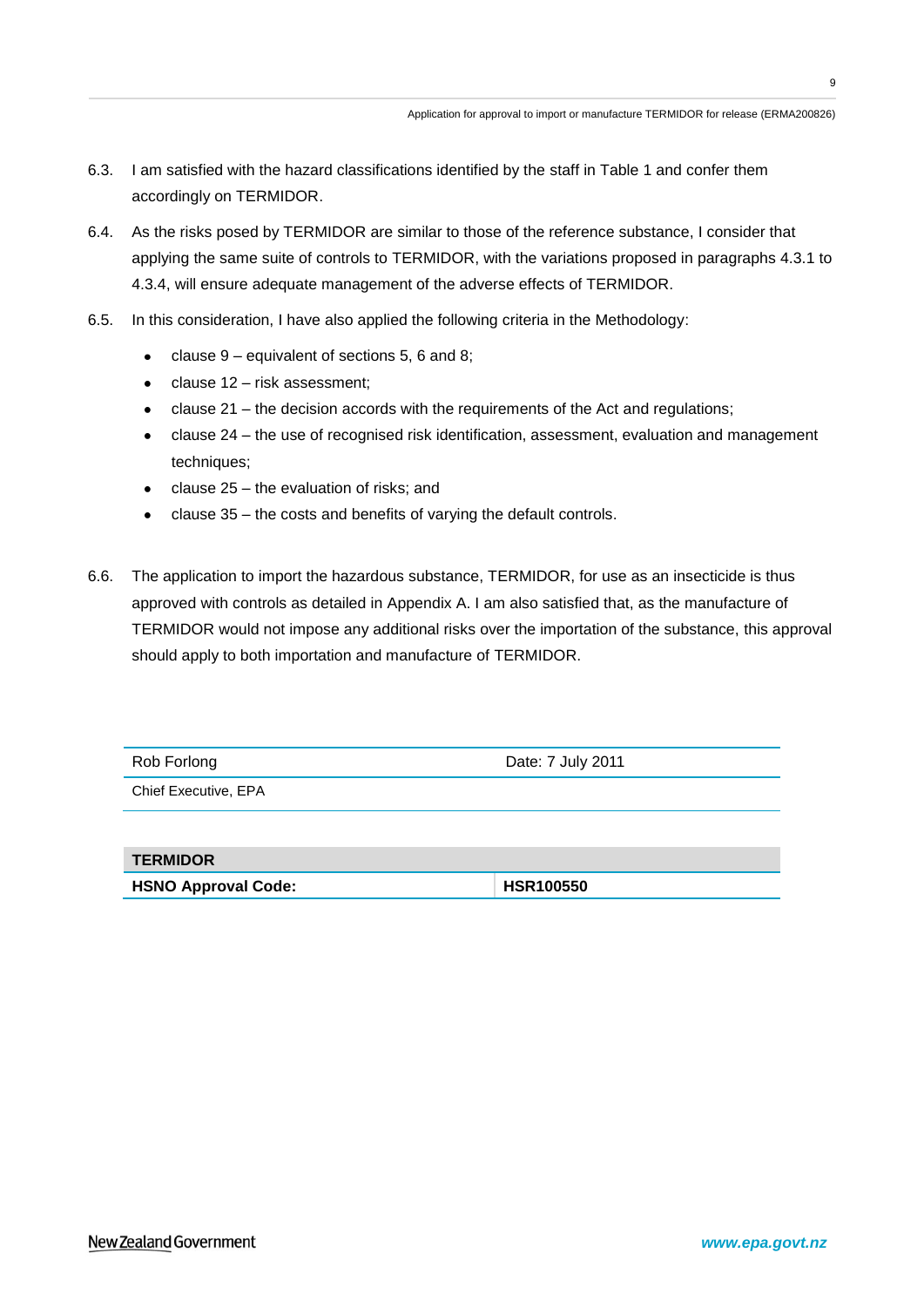# APPENDIX A

## Controls applying to TERMIDOR

The controls imposed on TERMIDOR are as follows. The regulations cited should be referred to for definitions and exemptions. The EPA publication *User Guide to Control Regulations* provides useful guidance on the controls.

| Code | <b>Regulation</b> | <b>Description</b>                                                                                | <b>Variation</b>                                       |
|------|-------------------|---------------------------------------------------------------------------------------------------|--------------------------------------------------------|
| T1   | Regs 11-27        | Limiting exposure to toxic substances<br>through the setting of TELs                              | No TELs are set for this<br>substance at this time.    |
| T2   | Regs 29, 30       | Controlling exposure in places of work<br>through the setting of WESs                             | DoL WES values are set for<br>component B of TERMIDOR. |
| T4   | Reg 7             | Requirements for equipment used to<br>handle substances                                           |                                                        |
| T5   | Reg 8             | Requirements for protective clothing<br>and equipment                                             |                                                        |
| T7   | Reg 10            | Restrictions on the carriage of toxic or<br>corrosive substances on passenger<br>service vehicles |                                                        |

### **Hazardous Substances (Classes 6, 8, and 9 Controls) Regulations 2001**

#### **Hazardous Substances (Classes 6, 8, and 9 Controls) Regulations 2001**

| Code           | <b>Regulation</b> | <b>Description</b>                                                                       | Variation                                                                                                                        |
|----------------|-------------------|------------------------------------------------------------------------------------------|----------------------------------------------------------------------------------------------------------------------------------|
| E1             | Regs 32-45        | Limiting exposure to toxic substances<br>through the setting of EELs                     | No EELs are set for this substance<br>at this time and the default EEL<br>values are deleted.                                    |
| E <sub>2</sub> | Regs 46-48        | Restrictions on use of substances in<br>application areas                                | As no EELs have been set for this<br>substance, no application rate is<br>required to be set under this<br>control at this time. |
| E <sub>3</sub> | Reg 49            | Controls relating to protection of<br>terrestrial invertebrates eg beneficial<br>insects |                                                                                                                                  |
| E5             | Regs 5(2), 6      | Requirements for keeping records of<br>use                                               |                                                                                                                                  |
| E6             | Reg 7             | Requirements for equipment used to<br>handle substances                                  |                                                                                                                                  |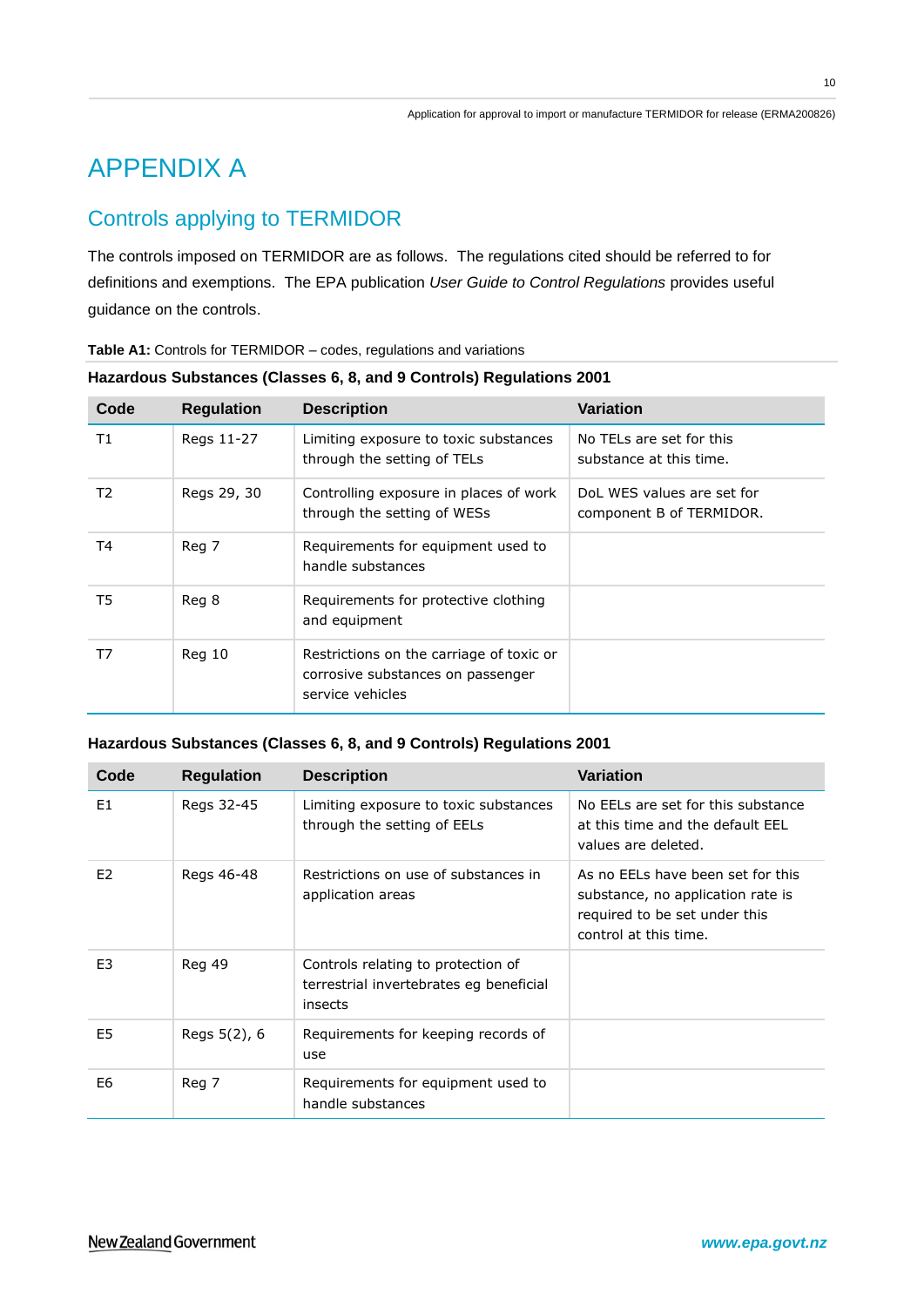| F7 | Reg 9 | Approved handler/security<br>requirements for certain ecotoxic<br>substances | The following control is substituted<br>for Regulation 9(1) of the<br>Hazardous Substances (Classes 6,<br>8, and 9 Controls) Regulations<br>2001:<br>The substance must be under<br>(1)<br>the personal control of an approved<br>handler when the substance is -<br>(a) applied in a wide dispersive<br>manner; or<br>(b) used by a commercial<br>contractor |
|----|-------|------------------------------------------------------------------------------|---------------------------------------------------------------------------------------------------------------------------------------------------------------------------------------------------------------------------------------------------------------------------------------------------------------------------------------------------------------|
|    |       |                                                                              |                                                                                                                                                                                                                                                                                                                                                               |

### **Hazardous Substances (Identification) Regulations 2001**

| Code            | <b>Regulation</b>                        | <b>Description</b>                                                                                                          | <b>Variation</b> |
|-----------------|------------------------------------------|-----------------------------------------------------------------------------------------------------------------------------|------------------|
| $_{11}$         | Regs 6, 7,<br>$32 - 35$<br>$36(1) - (7)$ | Identification requirements, duties of<br>persons in charge, accessibility,<br>comprehensibility, clarity and<br>durability |                  |
| 13              | Reg 9                                    | Priority identifiers for ecotoxic<br>substances                                                                             |                  |
| <b>I8</b>       | Reg 14                                   | Priority identifiers for toxic substances                                                                                   |                  |
| I9              | Reg 18                                   | Secondary identifiers for all hazardous<br>substances                                                                       |                  |
| I11             | Reg 20                                   | Secondary identifiers for ecotoxic<br>substances                                                                            |                  |
| <b>I16</b>      | <b>Reg 25</b>                            | Secondary identifiers for toxic<br>substances                                                                               |                  |
| <b>I17</b>      | <b>Reg 26</b>                            | Use of generic names                                                                                                        |                  |
| <b>I18</b>      | Reg 27                                   | Requirements for using concentration<br>ranges                                                                              |                  |
| I19             | Regs 29 - 31                             | Additional information requirements,<br>including situations where substances<br>are in multiple packaging                  |                  |
| <b>I20</b>      | Reg 36(8)                                | Durability of information for class 6.1<br>substances                                                                       |                  |
| I21             | Regs 37 - 39,<br>$47 - 50$               | General documentation requirements                                                                                          |                  |
| I <sub>23</sub> | <b>Reg 41</b>                            | Specific documentation requirements<br>for ecotoxic substances                                                              |                  |
| <b>I28</b>      | Reg 46                                   | Specific documentation requirements<br>for toxic substances                                                                 |                  |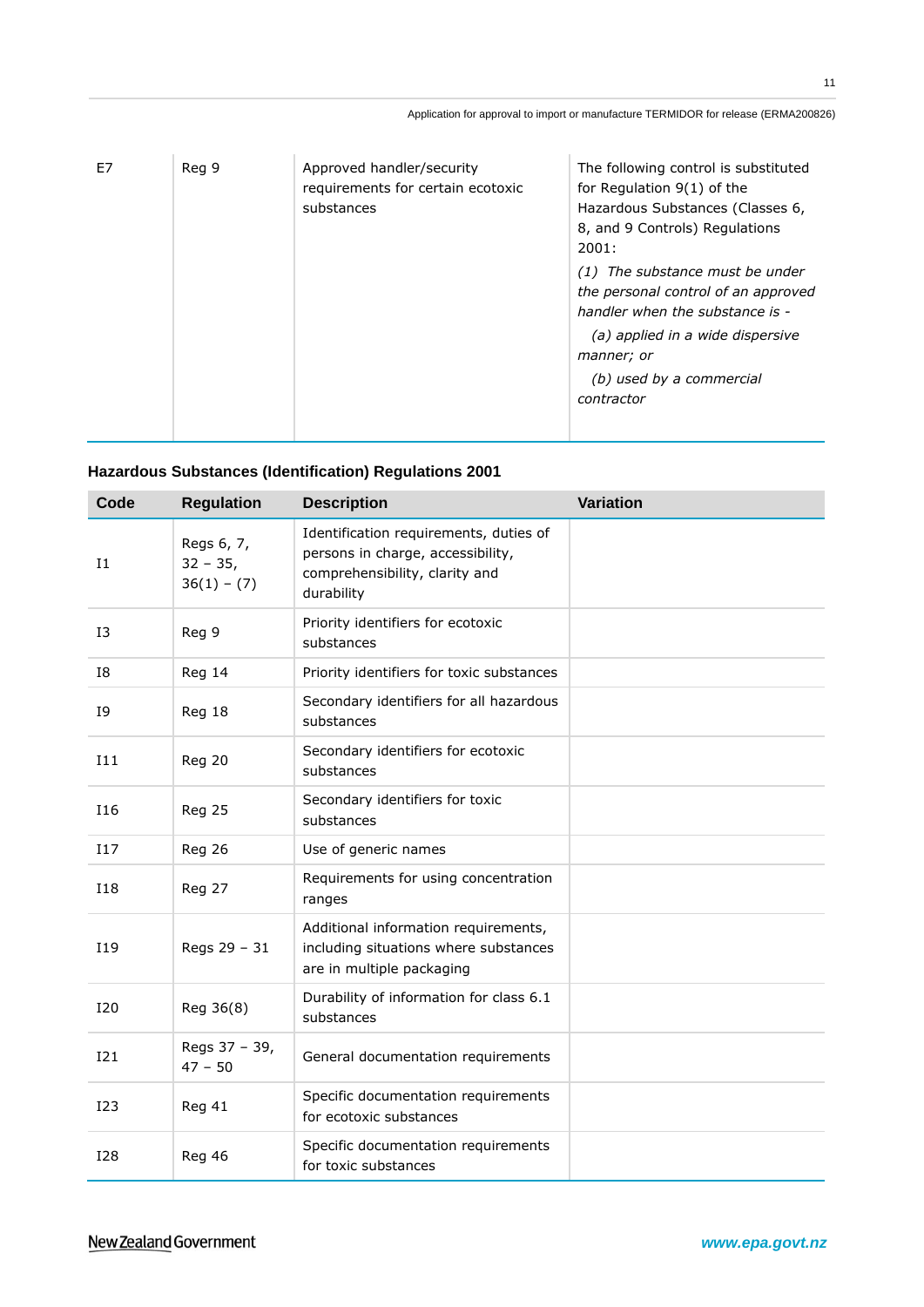#### Application for approval to import or manufacture TERMIDOR for release (ERMA200826)

| I29 | Regs 51, 52   | Signage requirements                          |  |
|-----|---------------|-----------------------------------------------|--|
| I30 | <b>Reg 53</b> | Advertising corrosive and toxic<br>substances |  |

#### **Hazardous Substances (Packaging) Regulations 2001**

| Code            | <b>Regulation</b>   | <b>Description</b>                                                                                                | <b>Variation</b> |
|-----------------|---------------------|-------------------------------------------------------------------------------------------------------------------|------------------|
| P <sub>1</sub>  | Regs 5,6,7(1),<br>8 | General Packaging Requirements                                                                                    |                  |
| P <sub>3</sub>  | Reg 9               | Criteria that allow substances to be<br>packaged to a standard not meeting<br>Packing Group I, II or III criteria |                  |
| P13             | <b>Reg 19</b>       | Packaging requirements for toxic<br>substances                                                                    |                  |
| P15             | Reg 21              | Packaging requirements for ecotoxic<br>substances                                                                 |                  |
| PG <sub>3</sub> | Schedule 3          | Packaging requirements equivalent to<br>UN Packing Group III                                                      |                  |
| PS4             | Schedule 4          | Packaging requirements as specified in<br>Schedule 4                                                              |                  |

### **Hazardous Substances (Disposal) Regulations 2001**

| Code | <b>Regulation</b> | <b>Description</b>                                                                                 | Variation |
|------|-------------------|----------------------------------------------------------------------------------------------------|-----------|
| D4   | Reg 8             | Disposal requirements for toxic and<br>corrosive substances                                        |           |
| D5   | Reg 9             | Disposal requirements for ecotoxic<br>substances                                                   |           |
| D6   | Reg 10            | Disposal requirements for packages                                                                 |           |
| D7   | Regs 11, 12       | Information requirements for<br>manufacturers, importers and<br>suppliers, and persons in charge   |           |
| D8   | Regs 13, 14       | Documentation requirements for<br>manufacturers, importers and<br>suppliers, and persons in charge |           |

### **Hazardous Substances (Emergency Management) Regulations 2001**

| Code            | <b>Regulation</b>      | <b>Description</b>                                                      | <b>Variation</b> |
|-----------------|------------------------|-------------------------------------------------------------------------|------------------|
| EM <sub>1</sub> | Regs 6, 7,<br>$9 - 11$ | Level 1 information requirements for<br>suppliers and persons in charge |                  |
| EM6             | Reg 8(e)               | Information requirements for toxic<br>substances                        |                  |
| EM7             | Reg 8(f)               | Information requirements for ecotoxic<br>substances                     |                  |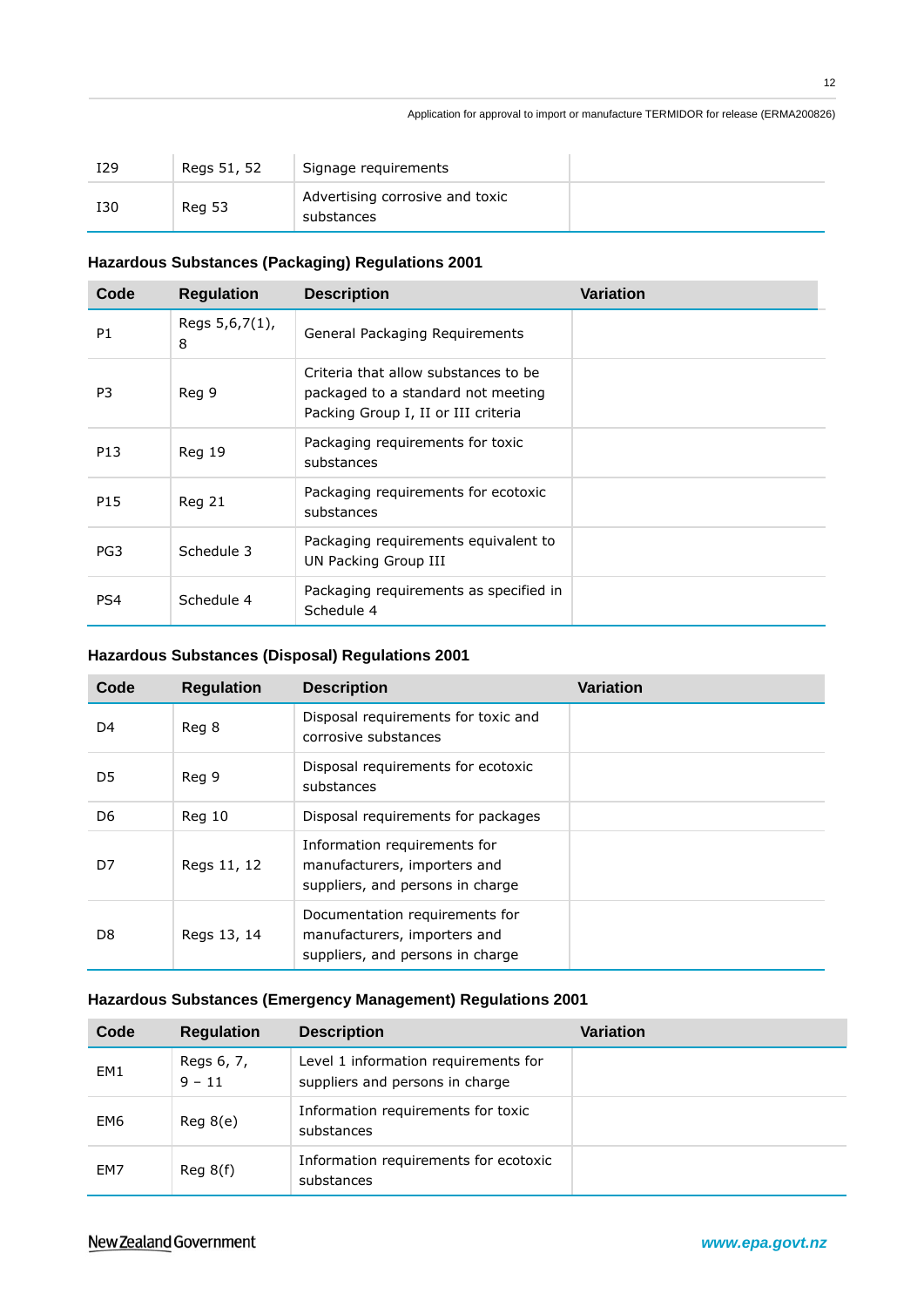| EM <sub>8</sub> | Regs 12 - 16,<br>$18 - 20$ | Level 2 information requirements for<br>suppliers and persons in charge                               |                                                                                                                                                                                                                                                                                                                                                                                                                                                                                                                                                                                                                                                                                                                                                                                                                           |
|-----------------|----------------------------|-------------------------------------------------------------------------------------------------------|---------------------------------------------------------------------------------------------------------------------------------------------------------------------------------------------------------------------------------------------------------------------------------------------------------------------------------------------------------------------------------------------------------------------------------------------------------------------------------------------------------------------------------------------------------------------------------------------------------------------------------------------------------------------------------------------------------------------------------------------------------------------------------------------------------------------------|
| EM11            | Regs 25 - 34               | Level 3 emergency management<br>requirements: duties of person in<br>charge, emergency response plans |                                                                                                                                                                                                                                                                                                                                                                                                                                                                                                                                                                                                                                                                                                                                                                                                                           |
| <b>EM12</b>     | Regs 35-41                 | Level 3 emergency management<br>requirements: secondary containment                                   | The following subclauses shall be<br>added after subclause (3) of<br>regulation 36:<br>(4) For the purposes of this<br>regulation, and regulations 37 to 40,<br>where this substance is contained in<br>pipework that is installed and<br>operated so as to manage any loss of<br>containment in the pipework it-<br>(a) is not to be taken into<br>account in determining whether a<br>place is required to have a<br>secondary containment system;<br>and<br>(b) is not required to be<br>located in a secondary containment<br>system.<br>(5) In this clause, pipework-<br>(a) means piping that-<br>(i) is connected to a<br>stationary container; and<br>(ii) is used to transfer a<br>hazardous substance into or out of<br>the stationary container; and<br>(b) includes a process pipeline<br>or a transfer line. |
|                 |                            |                                                                                                       | The following subclauses are added<br>at the end of regulation 37:<br>(2) If pooling substances which do<br>not have class 1 to 5 hazard<br>classifications are held in a place<br>above ground in containers each of<br>which has a capacity of 60 litres or<br>$less-$<br>(a)<br>if the place's total pooling<br>potential is less than 20,000 litres,<br>the secondary containment system<br>must have a capacity of at least<br>25% of that total pooling potential:<br>(b)<br>if the place's total pooling<br>potential is 20,000 litres or more,<br>the secondary containment system<br>must have a capacity of the greater                                                                                                                                                                                         |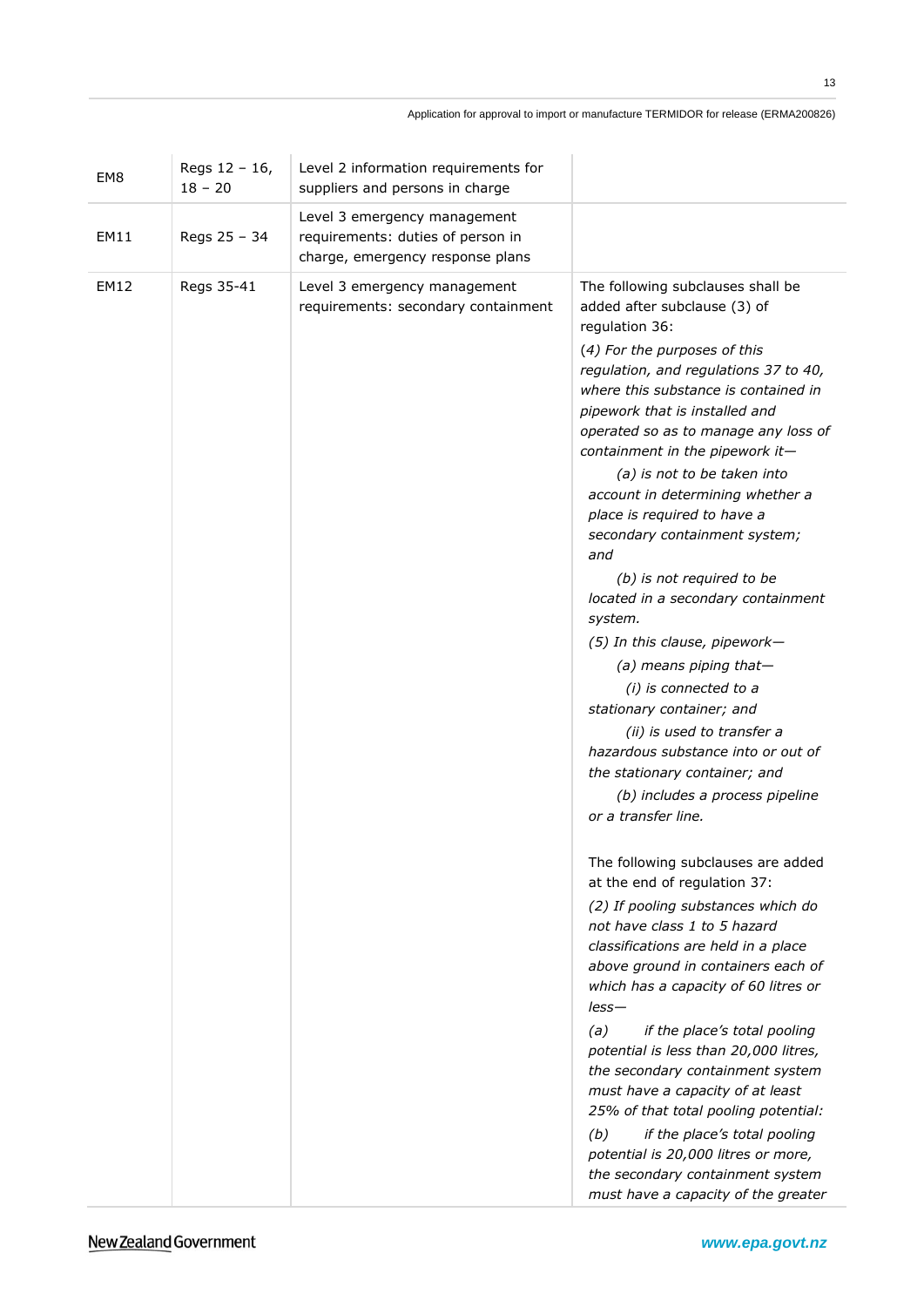|      |        |                                                       | $of-$<br>(i)<br>5% of the total pooling<br>potential; or<br>(ii)<br>5,000 litres.<br>(3)<br>Pooling substances to<br>which subclause (2) applies must<br>be segregated where appropriate to<br>ensure that leakage of one<br>substance may not adversely affect<br>the container of another substance.                                                                                                                                |
|------|--------|-------------------------------------------------------|---------------------------------------------------------------------------------------------------------------------------------------------------------------------------------------------------------------------------------------------------------------------------------------------------------------------------------------------------------------------------------------------------------------------------------------|
|      |        |                                                       | The following subclauses are added<br>at the end of regulation 38:<br>(2)<br>If pooling substances<br>which do not have class 1 to 5<br>hazard classifications are held in a<br>place above ground in containers 1<br>or more of which have a capacity of<br>more than 60 litres but none of<br>which have a capacity of more than<br>450 litres-                                                                                     |
|      |        |                                                       | (a) if the place's total pooling<br>potential is less than 20,000 litres,<br>the secondary containment system<br>must have a capacity of either 25%<br>of that total pooling potential or<br>110% of the capacity of the largest<br>container, whichever is the greater:<br>(b) if the place's total pooling<br>potential is 20,000 litres or more,<br>the secondary containment system<br>must have a capacity of the greater<br>of- |
|      |        |                                                       | (i) 5% of the total pooling<br>potential; or<br>(ii) 5,000 litres                                                                                                                                                                                                                                                                                                                                                                     |
|      |        |                                                       | (3)<br>Pooling substances to<br>which subclause (2) applies must<br>be segregated where appropriate to<br>ensure that the leakage of one<br>substance may not adversely affect<br>the container of another substance.                                                                                                                                                                                                                 |
| EM13 | Reg 42 | Level 3 emergency management<br>requirements: signage |                                                                                                                                                                                                                                                                                                                                                                                                                                       |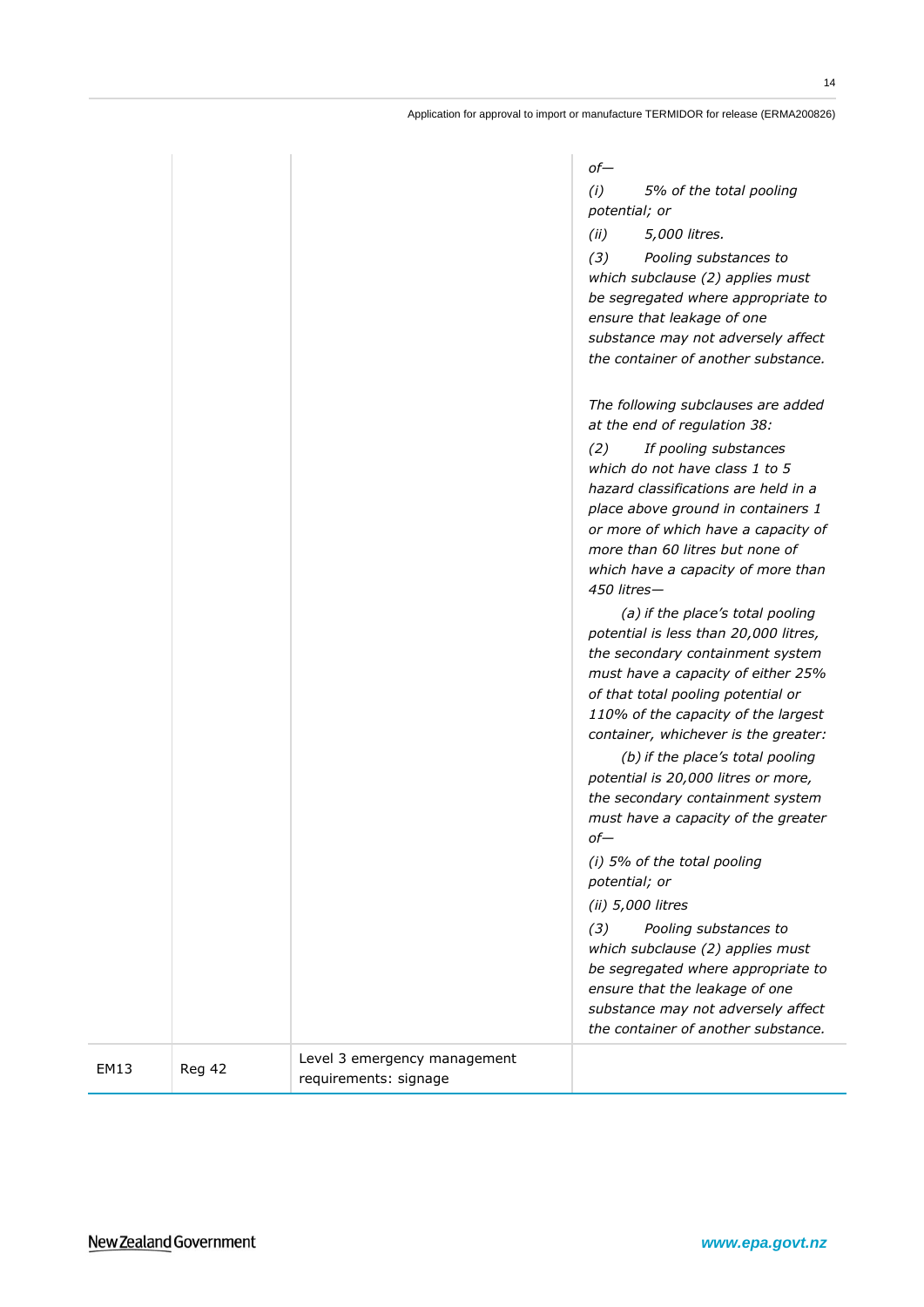| Code | <b>Regulation</b> | <b>Description</b>                                                                              | Variation |
|------|-------------------|-------------------------------------------------------------------------------------------------|-----------|
| AH1  | $4 - 6$           | Approved Handler requirements<br>(including test certificate and<br>qualification requirements) |           |

### **Hazardous Substances (Personal Qualifications) Regulations 2001**

## Additional controls

| Code  | <b>Regulation</b> | <b>Description</b>                                     |
|-------|-------------------|--------------------------------------------------------|
| Water | 77A               | The substance shall not be applied onto or into water. |

### **Schedule 8 of the Hazardous Substances (Dangerous Goods and Scheduled Toxic Substances) Transfer Notice 2004**

| Code  | <b>Regulation</b> | <b>Description</b>                                                                                                                                                                                                                                           |
|-------|-------------------|--------------------------------------------------------------------------------------------------------------------------------------------------------------------------------------------------------------------------------------------------------------|
| Sch 8 | Schedule 8        | This schedule prescribes the controls for stationary container systems. The<br>requirements of this schedule are detailed in the consolidated version of the<br>Hazardous Substances (Dangerous Goods and Schedule Toxic Substances)<br>Transfer Notice 2004 |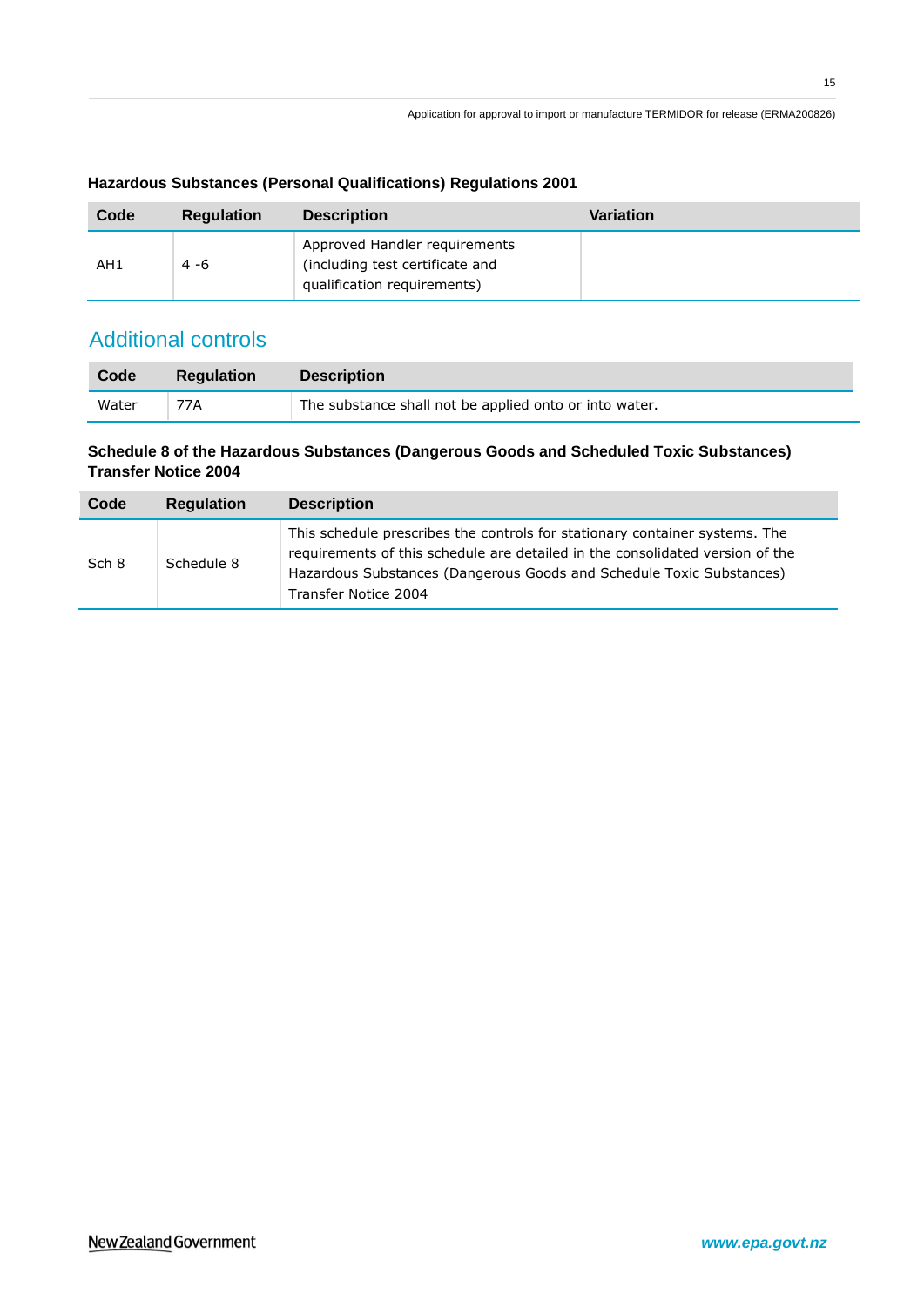# APPENDIX B

Decision path for rapid assessment applications to import or manufacture a hazardous substance

# 1. Context

This decision path describes the decision-making process for applications to **import or manufacture a hazardous substance under the rapid assessment route for similar substances**. These applications are made and determined under section 28A(2)(a) of the HSNO Act. If the application is "not approved" then the Authority **may** proceed to consider the application under Section 29 of the Act.

# 2. Introduction

The purpose of the decision path is to provide the Authority with guidance so that **all relevant matters** in the HSNO Act and the Methodology have been addressed. It does not attempt to direct the weighting that the Authority may decide to make on individual aspects of an application.

In this document 'section' refers to sections of the HSNO Act, and 'clause' refers to clauses of the Methodology.

The decision path has two parts –

- $\bullet$ **Flowchart** (a logic diagram showing the process prescribed in the Methodology and the HSNO Act to be followed in making a decision), and
- $\bullet$ **Explanatory notes** (discussion of each step of the process).

Of necessity the words in the boxes in the flowchart are brief, and key words are used to summarise the activity required. The explanatory notes provide a comprehensive description of each of the numbered items in the flowchart, and describe the processes that should be followed to achieve the described outcome.

**For proper interpretation of the decision path it is important to work through the flowchart in conjunction with the explanatory notes.**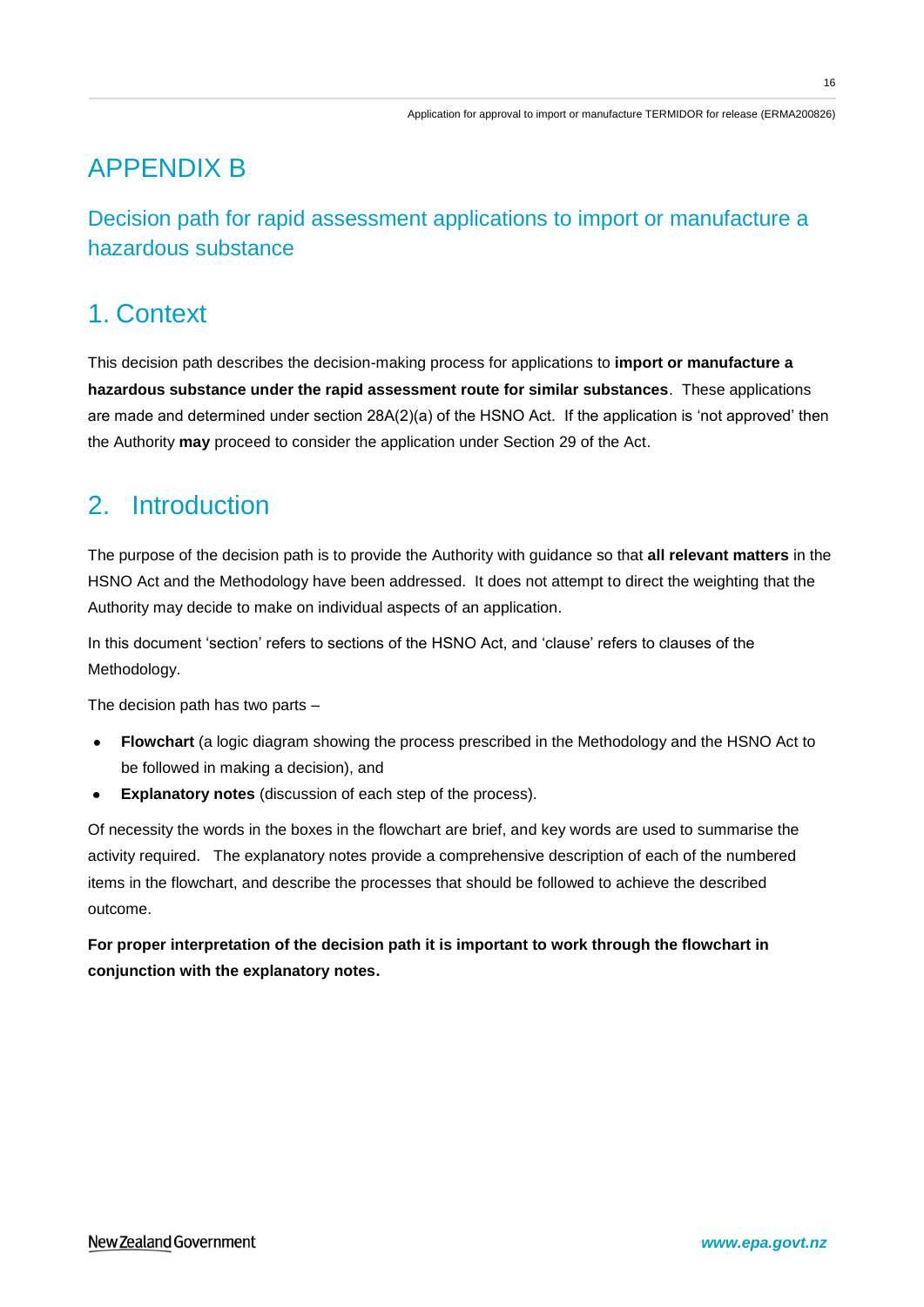### **FLOWCHART**



New Zealand Government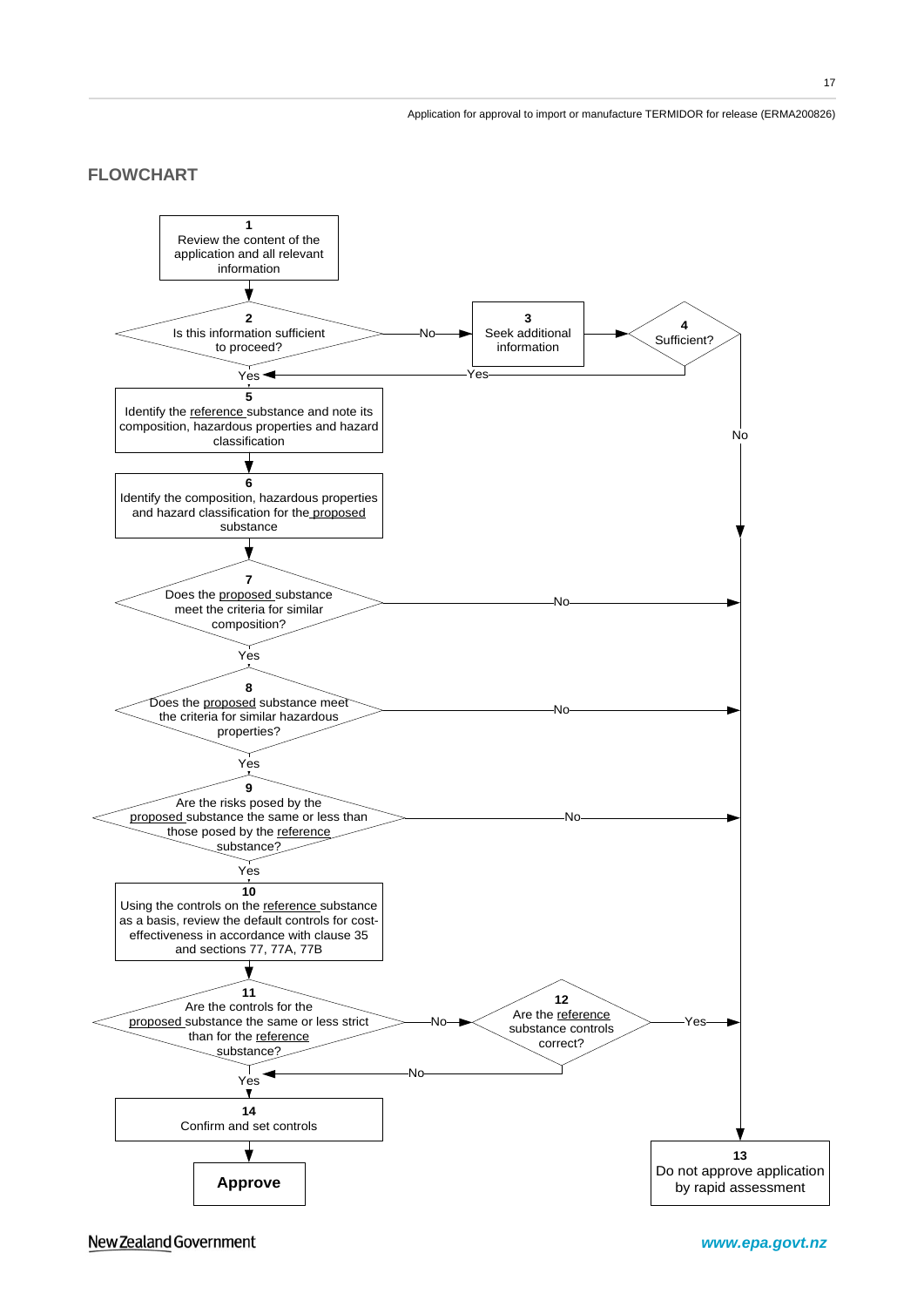### **EXPLANATORY NOTES**

#### **Item 1: Review the content of the application and all relevant information**

Review the application, the staff advice in the form of an E&R Report or Draft Decision and information received from experts (where relevant) in terms of section 28(2) of the Act and clauses 8 and 20 of the Methodology.

Applications for rapid assessment require that the applicant verify the information contained in the application by statutory declaration (section 28A(1)).

#### **Item 2: Is this information sufficient to proceed?**

Review the information and determine whether or not there is sufficient information available to make a decision.

The Methodology (clause 8) states that the information used by the Authority in evaluating applications shall be that which is appropriate and relevant to the application. While the Authority will consider all relevant information, its principal interest is in information which is significant to the proper consideration of the application; ie information which is "necessary and sufficient" for decision-making.

#### **Item 3: (if 'no') Seek additional information**

If there is not sufficient information then additional information may need to be sought from the applicant, the staff or other parties/experts under section 58 of the Act (clause 23 of the Methodology).

#### **Item 4: Sufficient?**

When additional information has been sought, has this been provided, and is there now sufficient information available to make a decision?

#### **Item 5: (if 'yes' from item 2 or item 4) Identify the reference substance, and note its composition, hazardous properties and hazard classification**

Identify and confirm the composition of the reference substance (i.e. the substance with similar composition and hazardous properties that has previously been approved either in an earlier Part V5HSNO approval, or through a deemed approval under the transfer process). The reference substance should have a similar life cycle and use to that of the proposed substance.

Confirm the hazard classifications for the reference substance<sup>3</sup>.

#### **Item 6: Identify the composition, hazardous properties and hazard classification for the proposed substance**

Identify the composition of the proposed substance (ie. the substance that is the subject of the application), and establish the hazard classifications for the proposed substance.

Using this information, determine the default controls for the proposed substance using the regulations "toolbox".

#### **Item 7: Does the proposed substance meet the criteria for similar composition?**

Consider whether the proposed substance meets the criteria for similar composition (to the reference substance), as detailed in the Interpretation and Explanation of Key Concepts Document (Policy Document "Rapid Assessment for Importation or Manufacture of Hazardous Substances for Release -

<u>.</u>

<sup>&</sup>lt;sup>3</sup> If the hazard classification for the reference substance are found to be incorrect then the reference substance should be flagged as requiring reassessment or a section 67A amendment.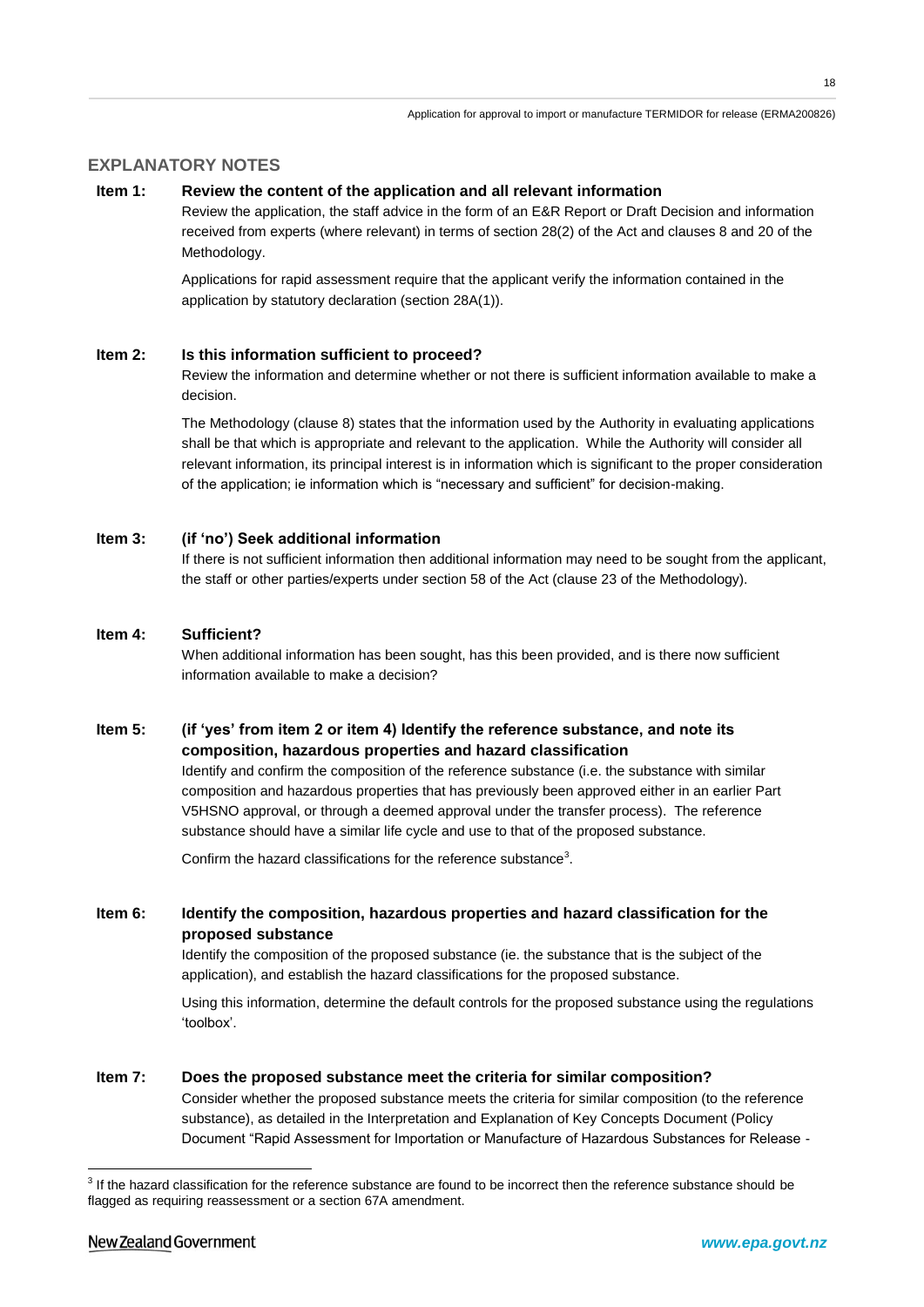<u>.</u>

Criteria for Determining Eligibility"<sup>4</sup>).

**Item 8: (if 'yes' from item 7) Does the substance meet the criteria for similar hazardous properties?** Consider whether the proposed substance meets the criteria for similar hazardous properties (to the reference substance), as detailed in the Interpretation and Explanation of Key Concepts Document (Policy Document "Rapid Assessment for Importation or Manufacture of Hazardous Substances for Release - Criteria for Determining Eligibility" 2)

## **Item 9: (if 'yes' from item 8) Are the risks posed by the proposed substance the same or less than those posed by the reference substance?**

Consider whether the risks posed by the proposed substance are the same as or less than those posed by the reference substance.

This requires that the risks associated with the proposed substance should be identified and assessed in the same way as for items 6,7,8 and 9 of Figure 1 (Decision Paths for Applications to Import or Manufacture a Hazardous Substance (determined under section 29)). This assessment includes reference to clauses 12, 13, 22, 24, 25 and 29-32 of the Methodology.

Application for approval to import or manufacture TERMIDOR for release (ERMA200826)

**7** Does the proposed substance meet the criteria for similar composition?

Yes

**8** Does the substance meet the criteria for similar hazardous properties?

Yes

However, since the non-negligible risks for the reference substance are known, the risk identification and assessment in this case concentrates on identifying any additional non-negligible risks associated with the proposed substance, and any use patterns that mean that the risks associated with proposed substance may be greater than those associated with the reference substance.

If there are any additional non-negligible risks associated with the proposed substance, then it cannot be approved under rapid assessment (since it would then require the consideration of benefits under clause 27) and may instead be considered as a full assessment.

Clause 25(b) requires the Authority to consider the values associated with the relationship of Maori culture and traditions with their ancestral lands and taonga. If Maori consultation was not undertaken for the reference substance, consider whether Maori consultation is required<sup>5</sup>. If Maori consultation is required then it must occur before the application is considered further for rapid assessment. If consultation indicates that there are no concerns then consideration under rapid assessment can proceed. If consultation indicates that there are non-negligible risks for Maori, then the proposed substance cannot be approved by rapid assessment and may instead be considered as a full assessment.

This is effectively a clause 26 approval since all additional risks are negligible and all non-negligible

<sup>5</sup> Se[e http://www.ermanz.govt.nz/resources/publications/policy/consultationwithmaori.html](http://www.ermanz.govt.nz/resources/publications/policy/consultationwithmaori.html)

**Item 10: (if 'yes' from item 9) Using the controls on the reference substance as a basis, review the default controls for cost-effectiveness in accordance with clause 35 and section 77, 77A, 77B?**

**<sup>9</sup>** Are the risks posed by the proposed substance the same or less than those posed by the reference substance? Yes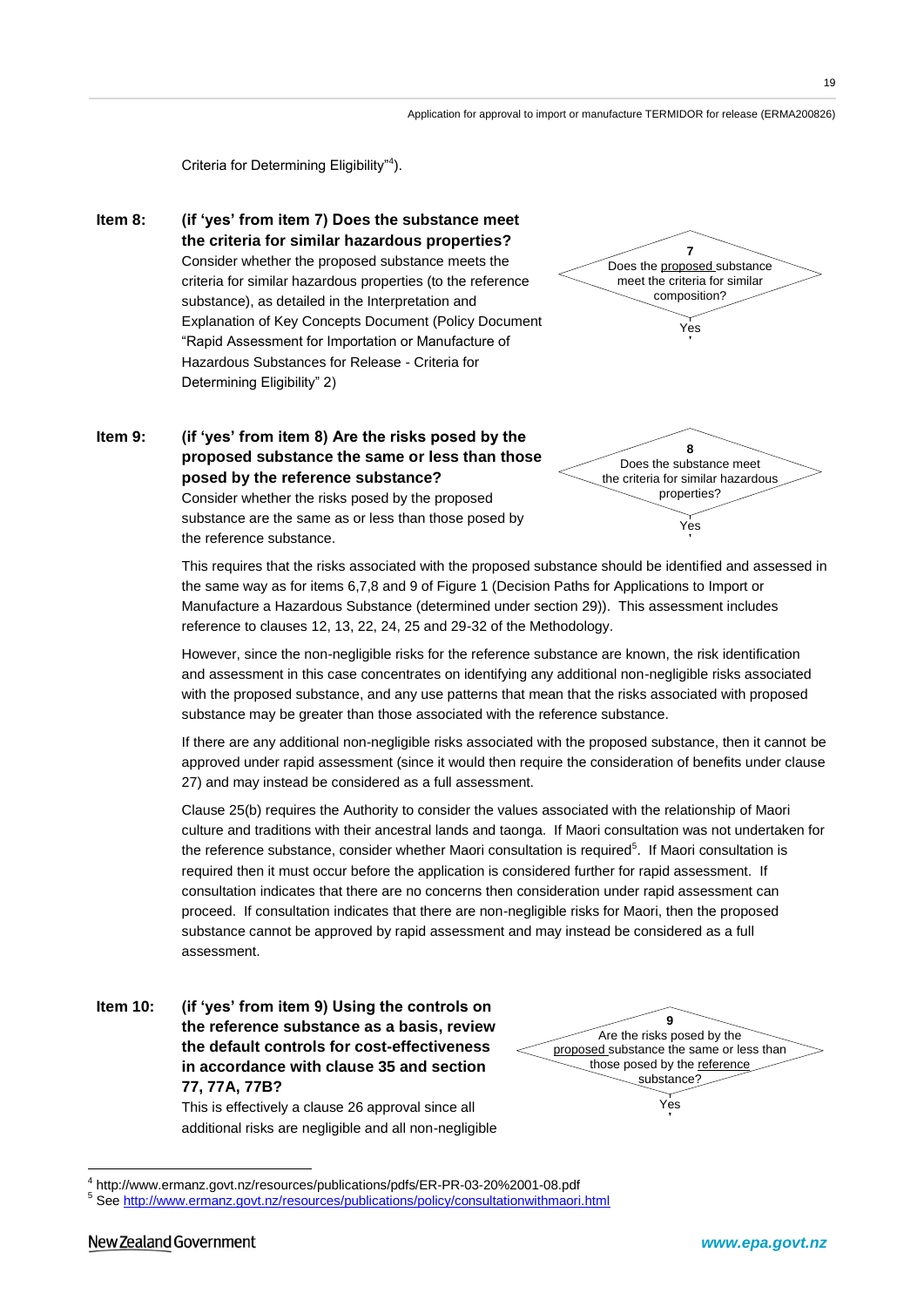risks have been considered at the time of the original approval of the reference substance.

Consider modifying the controls to be applied to the proposed substance in accordance with sections 77 and 77A of the Act to maximise the cost effectiveness of the controls. If the substance has toxic or ecotoxic properties, consider setting exposure limits under section 77B.

#### **Item 11: Are the controls for the proposed substance the same or less strict than for the reference substance?**

Compare the controls applied to the reference substance and the controls that have been specified for the proposed substance and consider whether the proposed controls are the same or less stringent than those applied to the reference substance.

#### **Item 12: (if 'no' from item 11) Are the reference substance controls correct?**

Check whether the controls on the reference substance are correct, or if there has been a technical error in setting the controls for the reference substance.

If the controls on the proposed substance are more stringent than the reference substance, and the controls on the reference substance are technically correct, then this indicates that the proposed substance is not sufficiently similar to the reference substance to be approved by rapid assessment.

If however the difference is due simply to a technical error (in which case the reference substance may require reassessment or consideration under section 67A), then the previous checks in items 7, 8 and 9 are adequate to allow approval by rapid assessment under the similar substance criteria.

#### **Item 13: (If 'no' from items 4,7, 8 or 9 or 'yes' from item 12) Do not approve application by rapid assessment**

If the application cannot be approved by rapid assessment, the Authority may choose to consider it as a full assessment under section 29 of the Act.

(from item 4) If the Authority is not satisfied that it has sufficient information for consideration, then the Authority may choose to not approve that application or the application may lapse (reference).

(from item 7) If the substance does not meet the criteria for similar composition then the application should not be approved by rapid assessment.

(from item 8) If the substance does not meet the criteria for similar properties then the application should not be approved by rapid assessment.

(from item 9) If the risks posed are greater than the risks posed by the reference substance then the application should not be approved by rapid assessment.

(from item 12) If the controls for the reference substance are stricter than for the proposed substance then the application should not be approved by rapid assessment.



#### **(if 'yes' from item 11 or 'no' from item 12) Confirm and set controls**

Controls have been considered earlier in the process (items 6, 11 and 12). However, the final step in the decision-making process confirms and sets the controls.